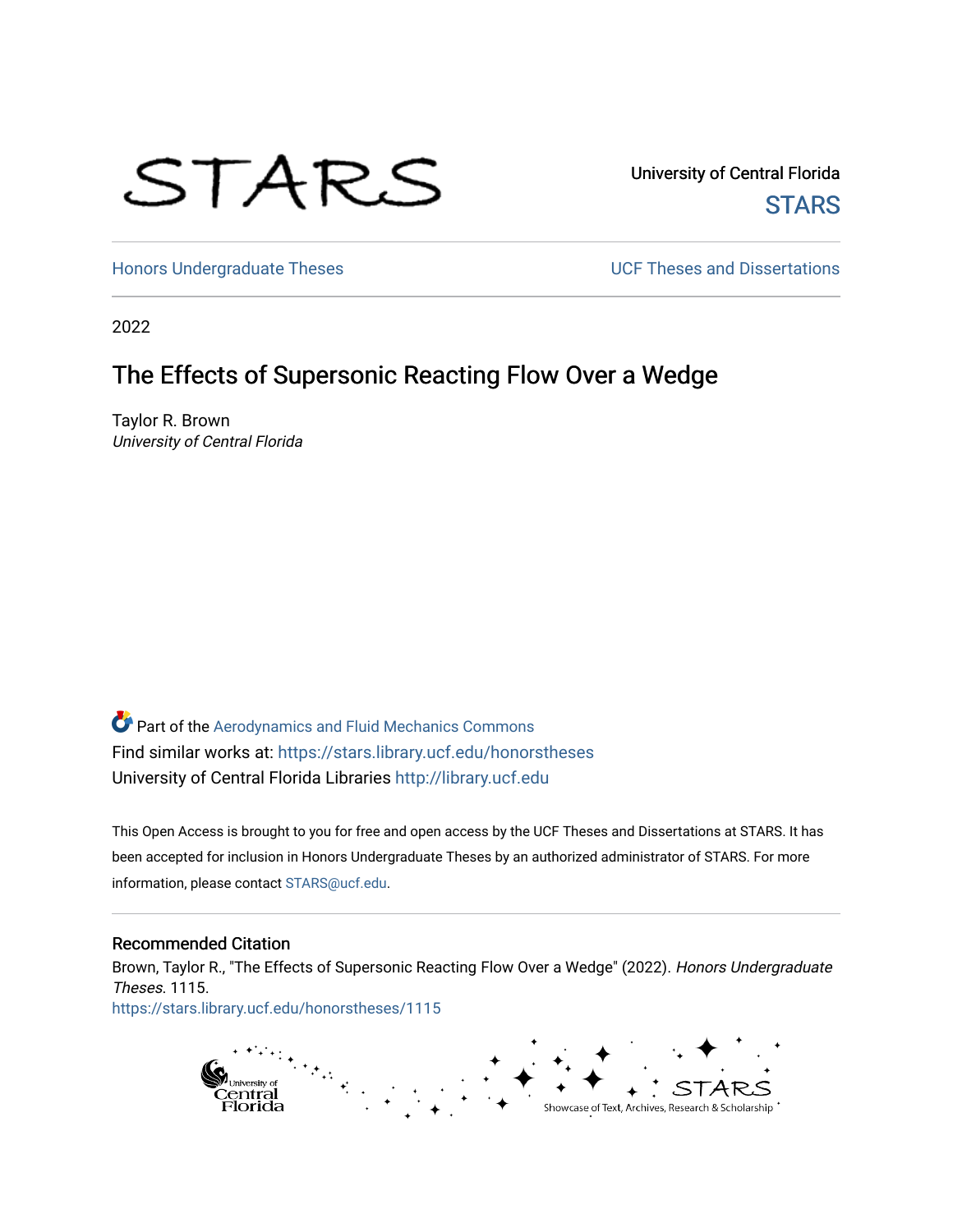## THE EFFECTS OF SUPERSONIC REACTING FLOW OVER A WEDGE

by

## TAYLOR BROWN

A thesis submitted in partial fulfillment of the requirements for the Honors in the Major Program in Aerospace Engineering in the College of Engineering and Computer Science at the University of Central Florida Orlando, Florida

Spring Term, 2022

Thesis Chair: Kareem Ahmed, Ph.D.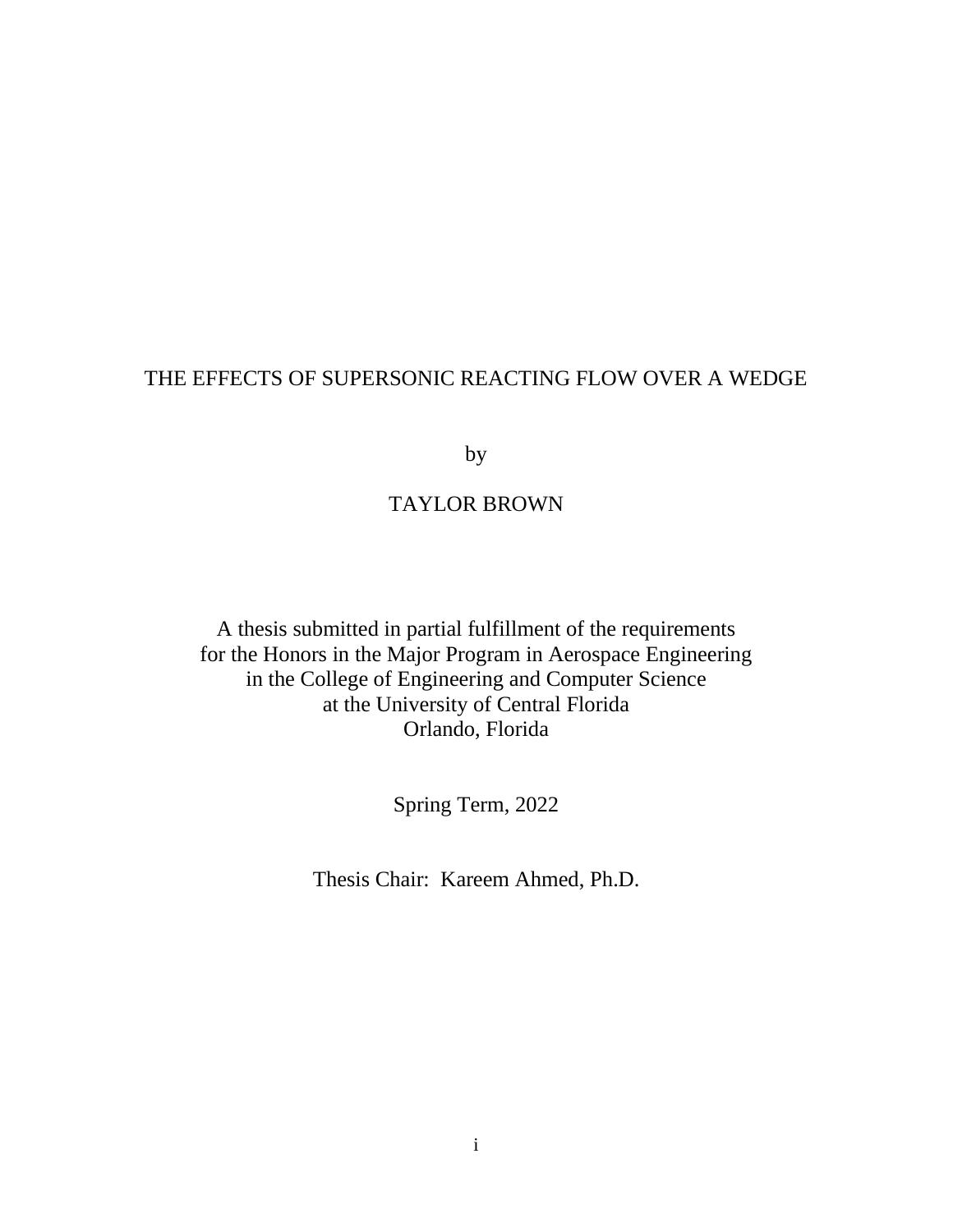### **ABSTRACT**

There is a growing need for a fundamental understanding of how detonations are formed and sustained as propulsion technology advances toward the use of detonation-based engines. The deflagration-to-detonation transition (DDT) phenomenon is studied to better understand both the fundamentals of detonation physics and the conditions surrounding how detonations are formed and sustained. This research aims to study the effects of a wedge on DDT and detonation formation. A hydrogen-air mixture is pumped into a chamber and ignited by a spark plug. Turbulence-driven flame acceleration is induced by turbulators in the chamber through which the flame propagates. The flame then flows over and interacts with a wedge in a test section, which has quartz windows for viewing. Schlieren and chemiluminescence imaging are used to collect data from the test section. The contact of the wedge with the reacting flow creates reflected shocks that interact with and accelerate the flame front. It is also shown that DDT is repeatedly induced across from the wedge.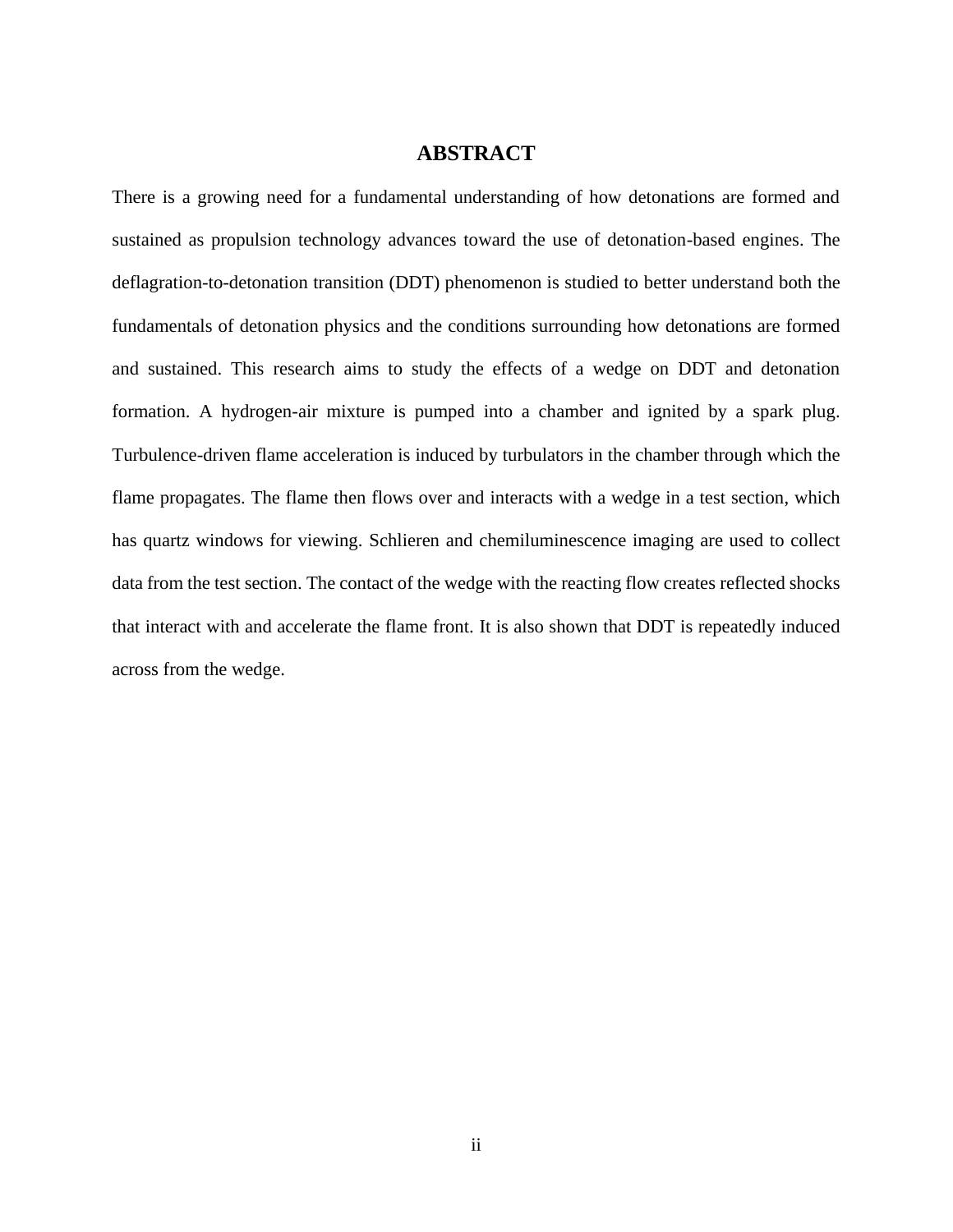## **ACKNOWLEDGEMENTS**

The author would like to acknowledge the sponsorship of this work by the Air Force Office of Scientific Research (FA9550-16-1-0403 and FA9550-19- 1-0322 by Program Manager Dr. Chiping Li), The National Science Foundation (NSF Award #1914453), the American Chemical Society Petroleum Research Fund (54753- DNI), and the Burnett Honors College.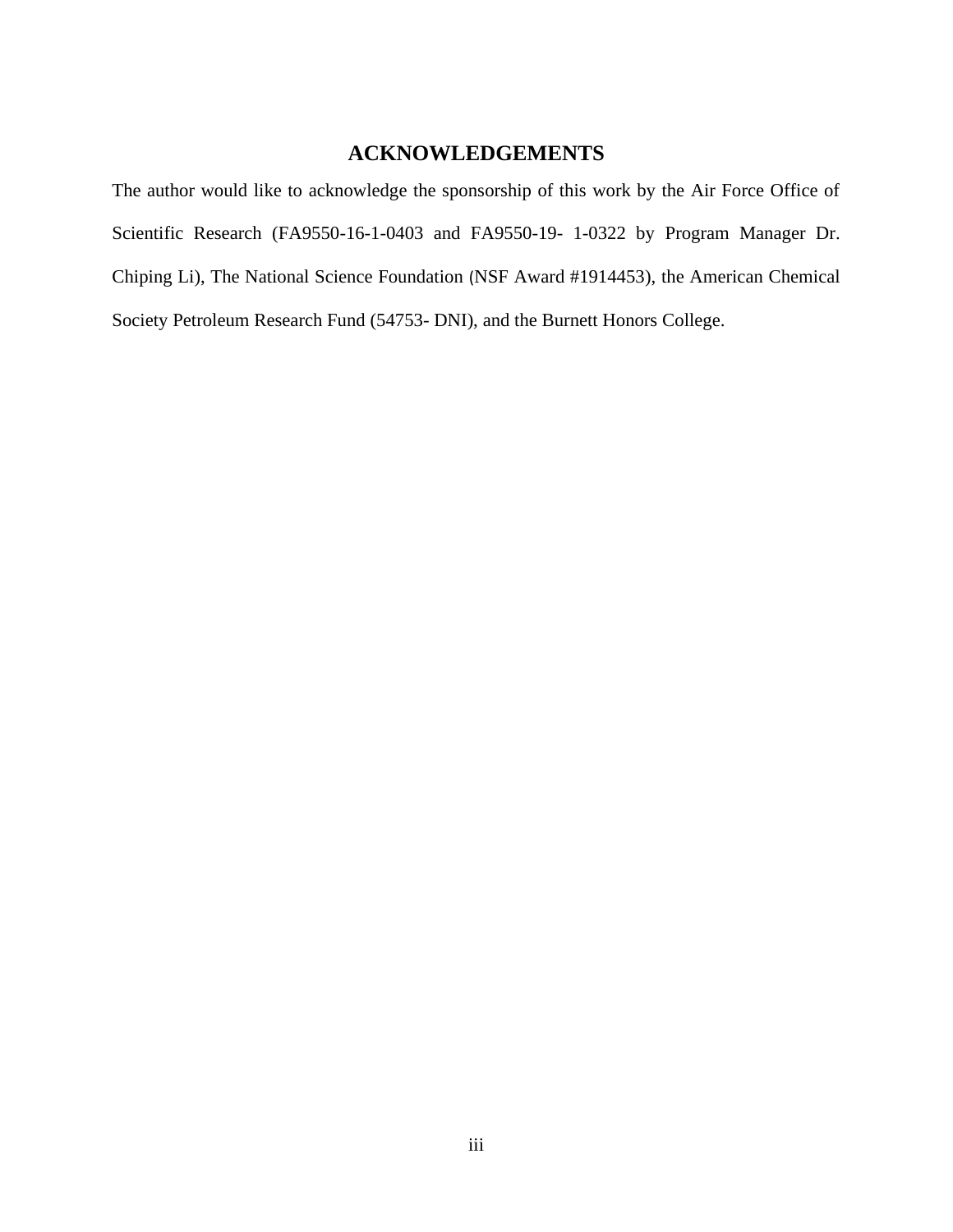# **TABLE OF CONTENTS**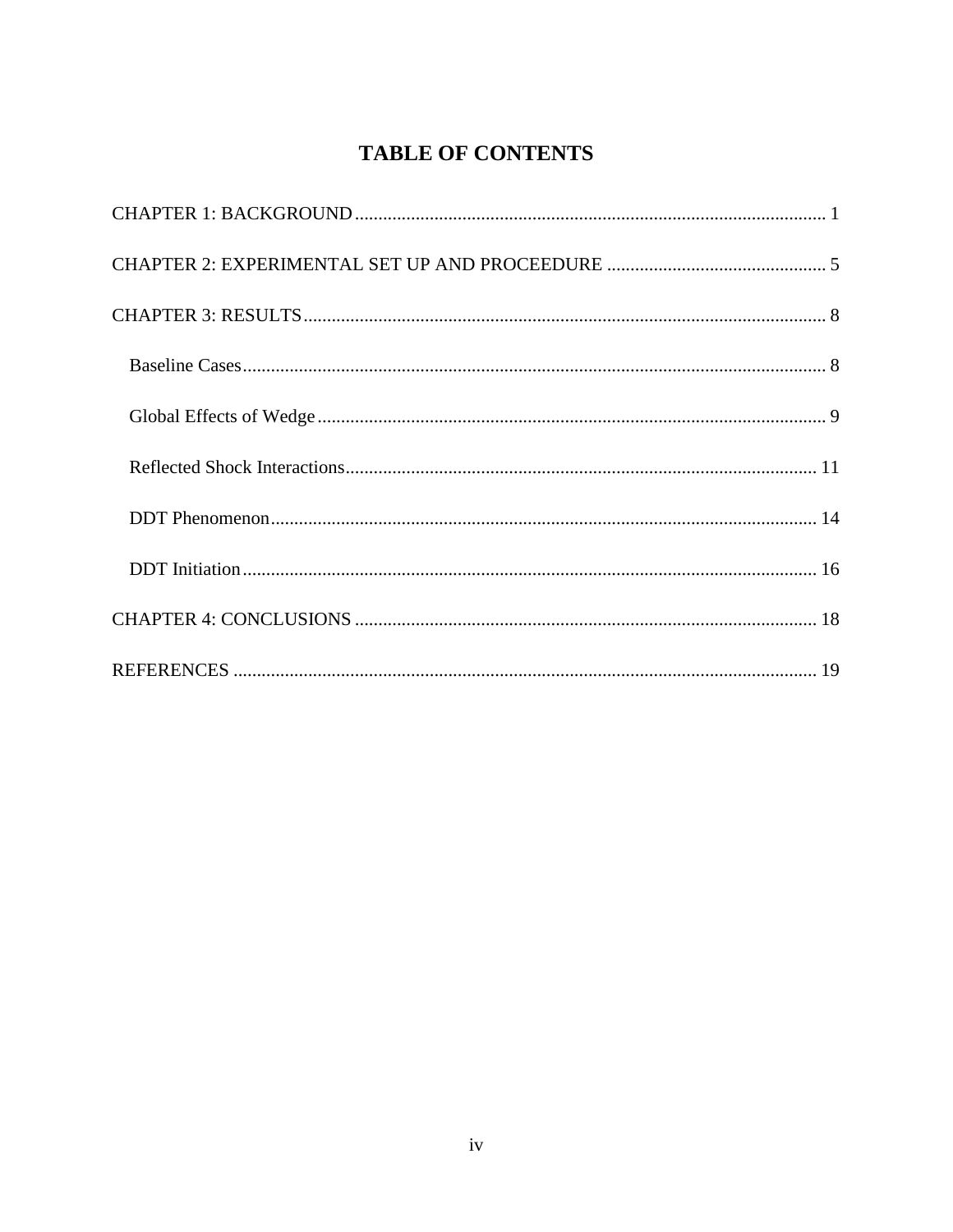# **LIST OF FIGURES**

| Figure 7: Schlieren Images Overlaid with Chemiluminescence Images of DDT off the Wedge. 14 |
|--------------------------------------------------------------------------------------------|
|                                                                                            |
|                                                                                            |
|                                                                                            |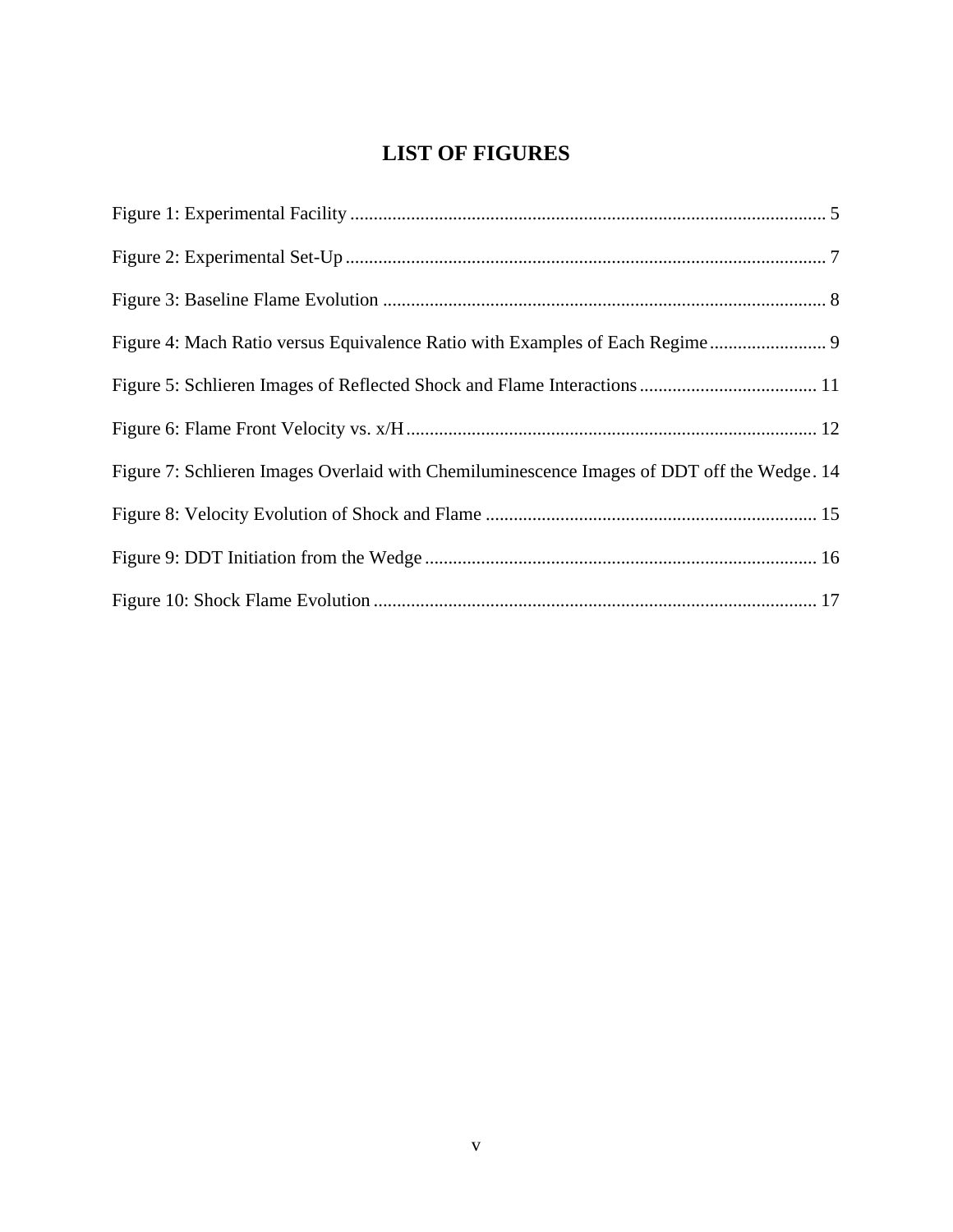# **LIST OF TABLES**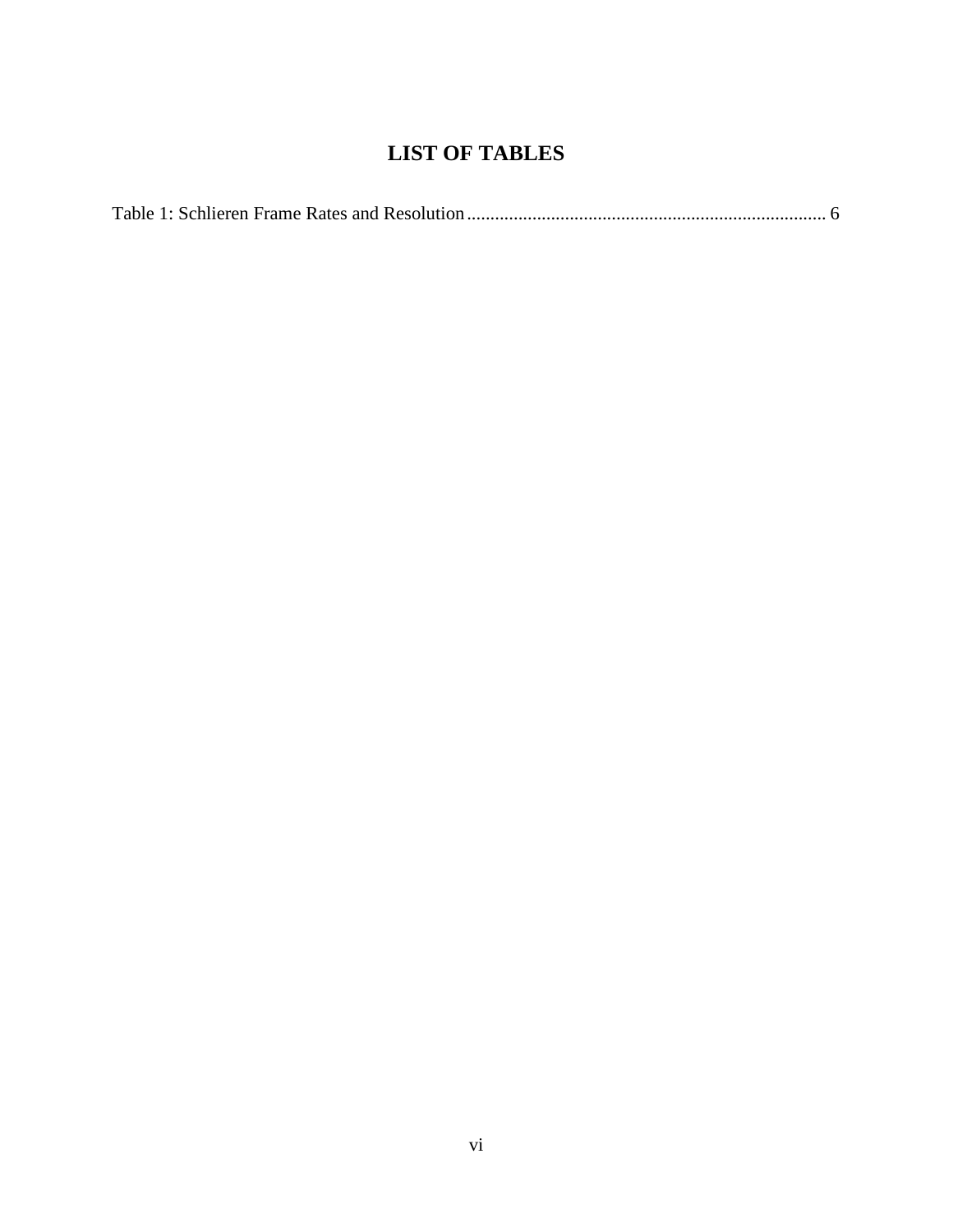#### **CHAPTER 1: BACKGROUND**

<span id="page-7-0"></span>The development of detonation-based propulsion engines, such as rotating detonation engines (RDEs) and oblique detonation wave engines (ODWEs), is an ever-increasing sector of current propulsion research. Detonation-based propulsion is advantageous because these engines have a simple, easy to manufacture design and use less fuel than traditional combustion engines. Additionally, detonations can extract more work per volume than traditional combustion [1]. However, stabilized detonations, which detonation engines require for operation, are notoriously elusive and hard to control [1]–[3]. To better understand how to stabilize detonations for detonation-based propulsion, more work is needed to understand the fundamental nature of detonations. Studying the deflagration to detonation transition (DDT) helps to reveal more about the formation and stabilization conditions for a detonation. In addition, analyzing DDT can help give industry a better understanding of how to handle hazardous materials to prevent more tragedies [4]. Unconfined DDT is also believed to be the mechanism behind supernovae explosions, so further research may give insight into this natural phenomenon as well [5].

First, it is important to clarify the differences between deflagrations and detonations when discussing DDT. A deflagration is a subsonic explosion where the shock wave travels ahead of the flame front, with significant separation between the two. A detonation is a supersonic form of combustion where the shockwave and flame propagate as a coupled pair, augmenting the pressure significantly in comparison to deflagrations. Detonation waves are also compressive, in contrast to deflagrations which are expansive [6]. DDT occurs when the flame front of a deflagration catches up to the shockwave as it propagates through space, transforming into a detonation. This phenomenon is due to the unsteady nature of flame propagation, though there are several different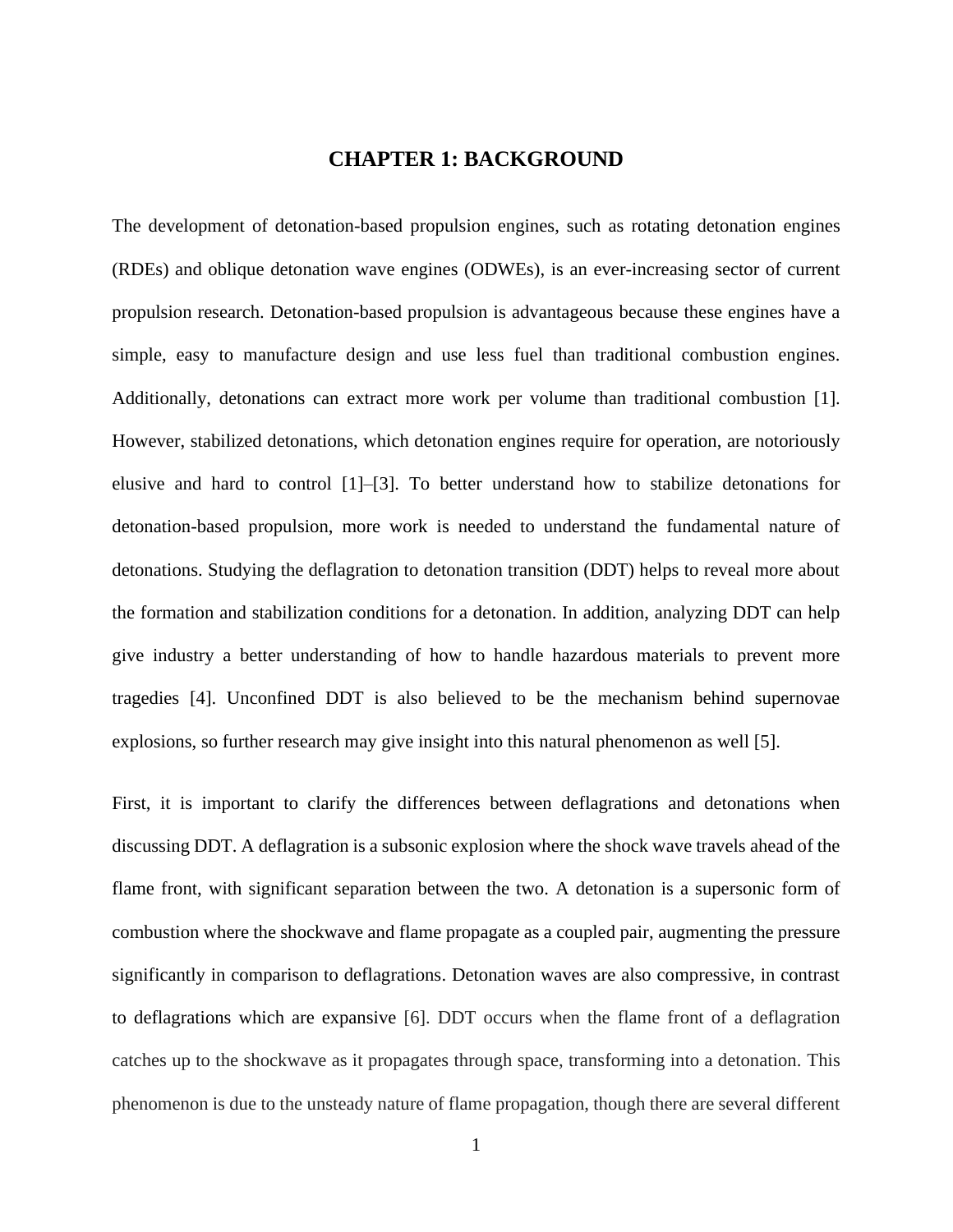methods of DDT. Some of these methods include heat-driven, pressure-driven, and turbulencedriven DDT; turbulence is the driving mechanism of DDT in these experiments.

In DDT, detonations are likely incited by hot spots in a turbulent flow region [6]. Much simulation research has shown that these hot spots often lie at the boundary layer [7]. At the boundary layer, there are increased pressure and temperature gradients, which create a more favorable environment for the onset of DDT. However, boundary layer effects are unnoticeable until the boundary layer reaches a certain thickness [6]. Therefore, to ensure that this experiment is solely achieving turbulence-driven DDT, the experimental facility has a series of perforated plates in the chamber. These plates serve to break up the formation of a boundary layer and incite turbulence into the flow.

Researchers have extensively studied the use of a wedge for detonation stabilization through direct numerical simulations (DNS). Recently, Xi et al. published work characterizing hydrogen-mixed methane for Schramjets, shock-induced combustion ramjets, using a wedge for detonation stabilization [8]. Liu et al. used a wedge to stabilize an oblique detonation wave at atmospheric conditions and studied its structure [9]. In addition, Li et al. studied how the wedge shape used for ODW stabilization affects detonation geometry and the type of reflection observed, including using a wedge with a rounded corner [10]. Many of these studies are simulation-based [8]–[10] or are performed in vacuum conditions [8], [10], further showing the necessity for more experimental, atmospheric study.

Zhang and Guo performed experimental testing and numerical simulations at various pressures and ramp angles to study the relationship between ramp angle and cell size after Mach reflection in the DDT regime [11]. They found that the cell structures decline with increased pressure and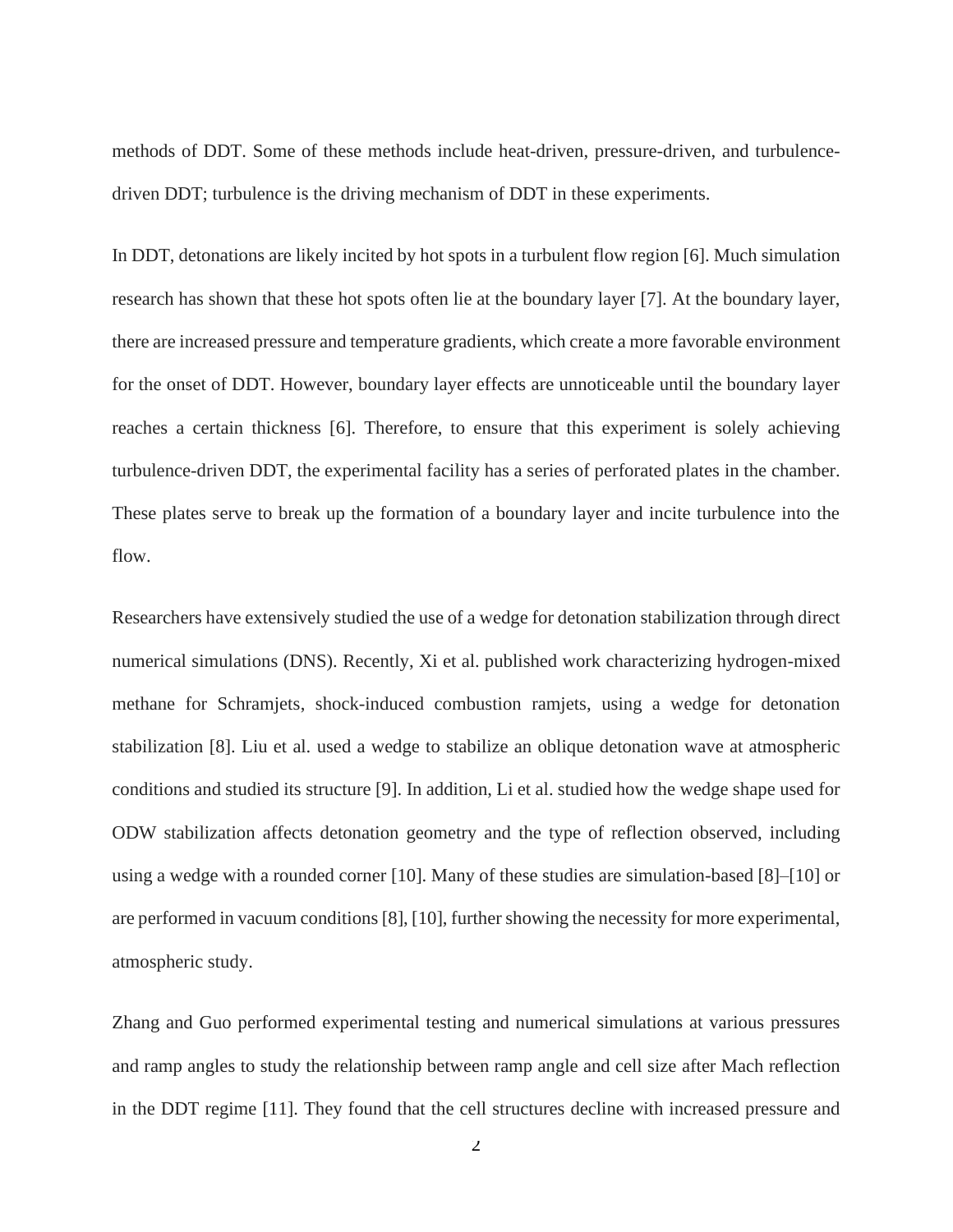wedge angle. This study was performed at low pressures, ranging between 16kPa and 40kPa. It contributes important work describing these relationships and characterizing the critical angle between the wedge and triple point.

Rosato et al., through both experimental testing and numerical simulations, studied stabilized oblique detonation wave based propulsion [12]. In their experimental testing, they stabilized the oblique detonation wave using a wedge for several seconds at flight conditions. Both simulation and experimental results saw a no-slip boundary formation on the ramp surface, causing a burning boundary later. The burning boundary layer intersected with an ignited induction region, forming a triple point out of which the detonation wave forms. In addition, the turning angle of the ramp, which is 30 degrees, allows the detonation to stay stable on top of the wedge due to the structure of the flow [12]. The present work used the same wedge from the facility of Rosato et al.. However, this work explores supersonic reacting flow, where Rosato et al. studied hypersonic flow [12].

The power of the reflected shock has been known to the combustion community for a long time. Direct initiation of a detonation can occur when a strong shock ignites a gaseous mixture and the shock reflected off the closed end of the detonation tube causes autoignition, driving the detonation [6]. Experiments by Teodorczyk et al. showed how reflected shocks created by obstacles in highspeed flow increase the speed and intensity of the reaction and help DDT occur earlier [13]. More recently, experiments were done by Nagura et al. also explored a detonation that experienced a change in velocity. It initially de-coupled, but the interaction of the transverse wave with the hot, dense gas re-ignited the mixture and created a detonation again [14]. These experiments show how reflected shocks can significantly strengthen the combustion process.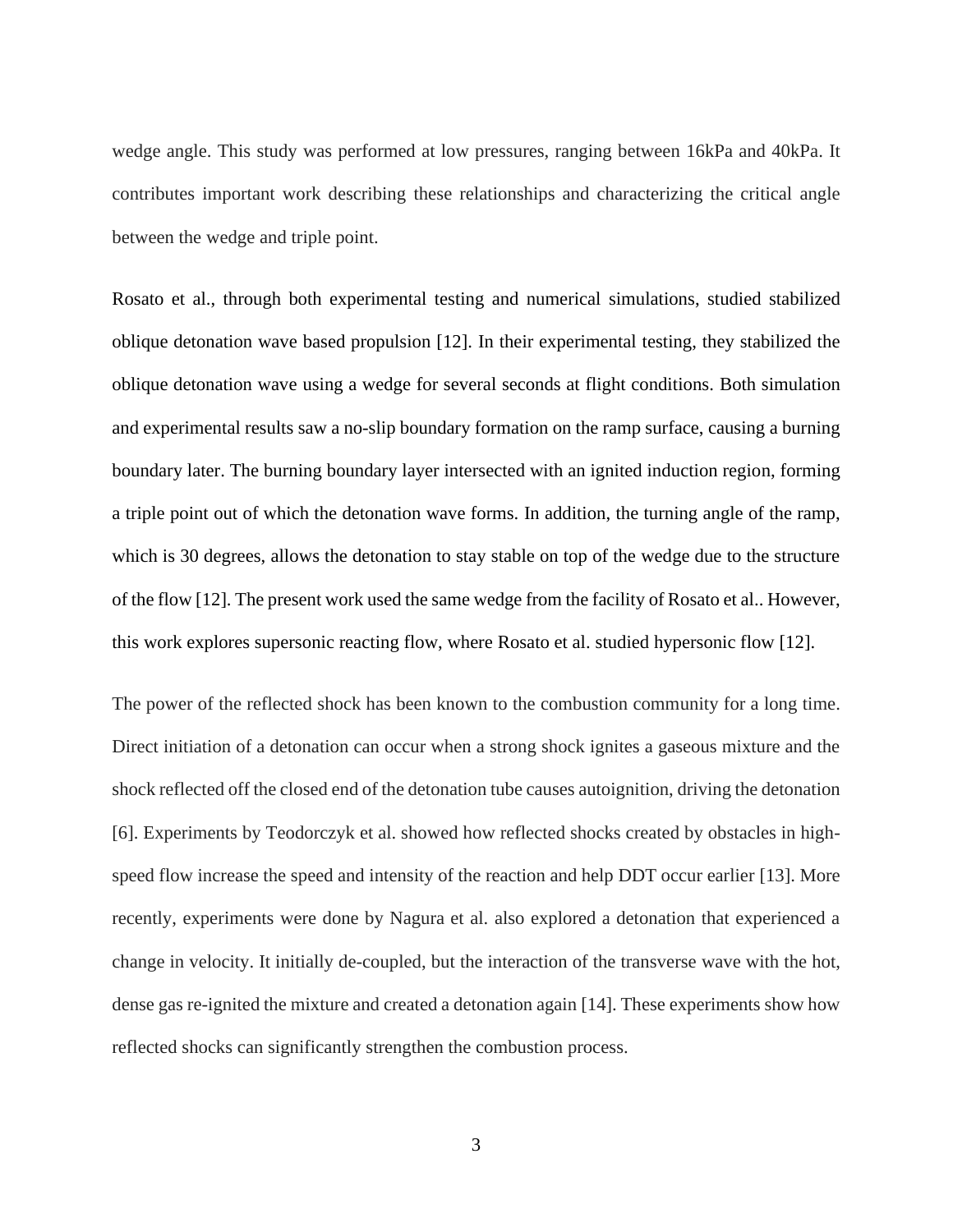One and two-dimensional simulations performed by Gamezo et al. explored transverse waves formed from pulsating instabilities of flames [15]. They found that pulsating instabilities of flames caused both transverse deflagration and detonation waves. The transverse detonation waves could only propagate into areas of hot, unburned, or partially burned material and are thus unable to exit the flame front into the cold, unburnt material, despite their supersonic speed. These strong shocks can compel the fast flame into a detonation, but not always. The simulations were done with subsonic flames.

The present work explores the effects of introducing a wedge in the path of supersonic reactant flow, focusing on the DDT regime. This work will build on existing research by performing experimental testing at atmospheric temperature and pressure.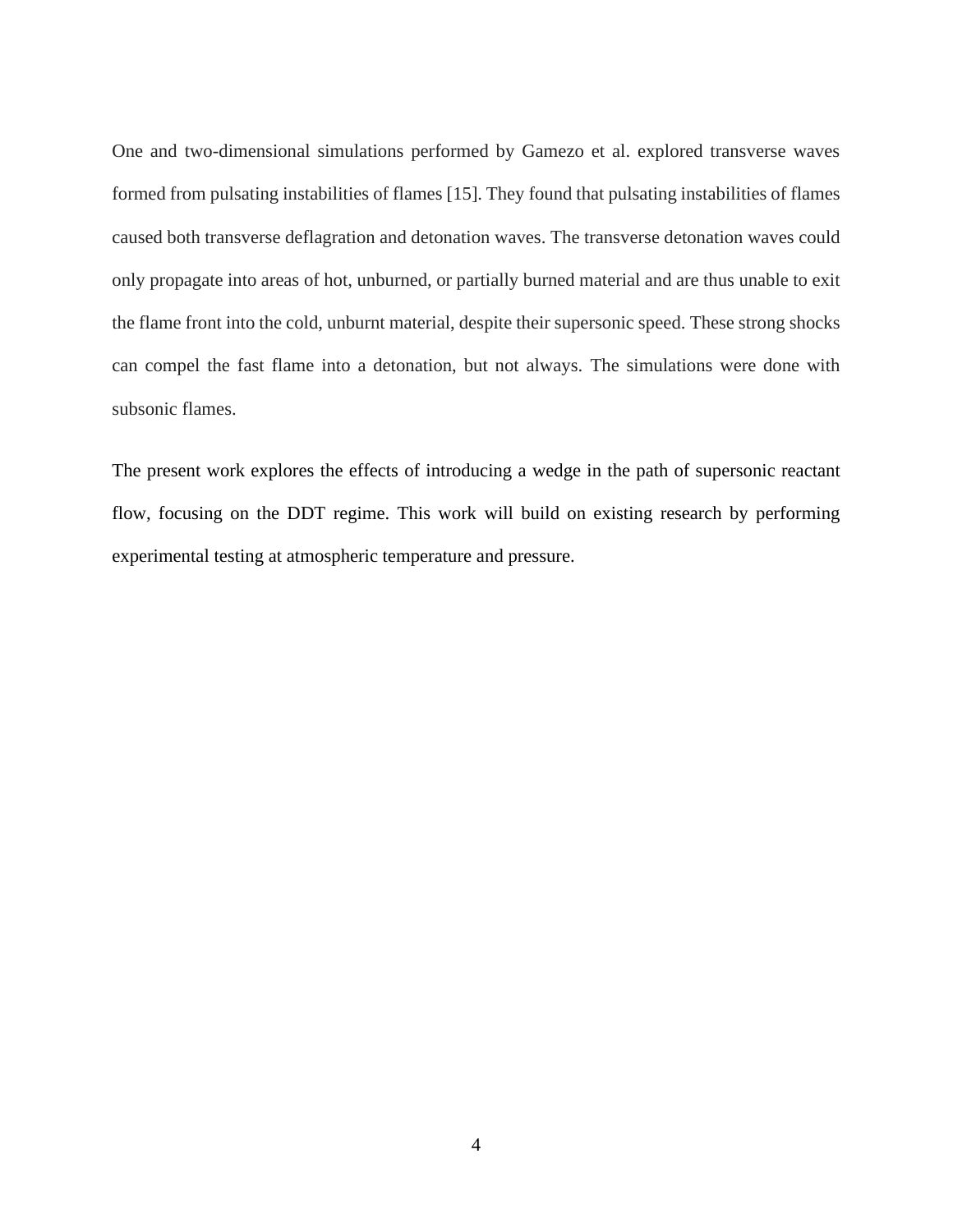#### **CHAPTER 2: EXPERIMENTAL SET UP AND PROCEDURE**

<span id="page-11-0"></span>The experiment was conducted at the University of Central Florida (UCF) Propulsion and Energy Research Laboratory (PERL). As shown in Figure 1, the facility is a 1.5 meter long, square-tube channel that exhausts to quiescent conditions; the channel has a 45mm square cross-section [16]. There is a spark plug at the beginning of the channel which is used to ignite the mixture inside once filled. Additionally, the flow moves left to right in this configuration. Along the channel, between the spark plug and test section, a series of perforated plates induce turbulence into the flow. The test section is located near the end of the channel with 25mm thick fused silica windows. The test section windows are used to capture images of the flow as it moves through the facility. The ramp is mounted at the bottom of the test section so that the effects of the wedge can be viewed clearly.



Figure 1: Experimental Facility

<span id="page-11-1"></span>The channel is first filled for 20 seconds with a pre-mixed, hydrogen-air mixture and then ignited with the spark plug. Fill of fuel an oxidizer is controlled through two Dwyer VFA-4 flow meters regulated to 50 kPa which have a resolution up to 0.1 SCFH [17]. The flow meters allow flow rate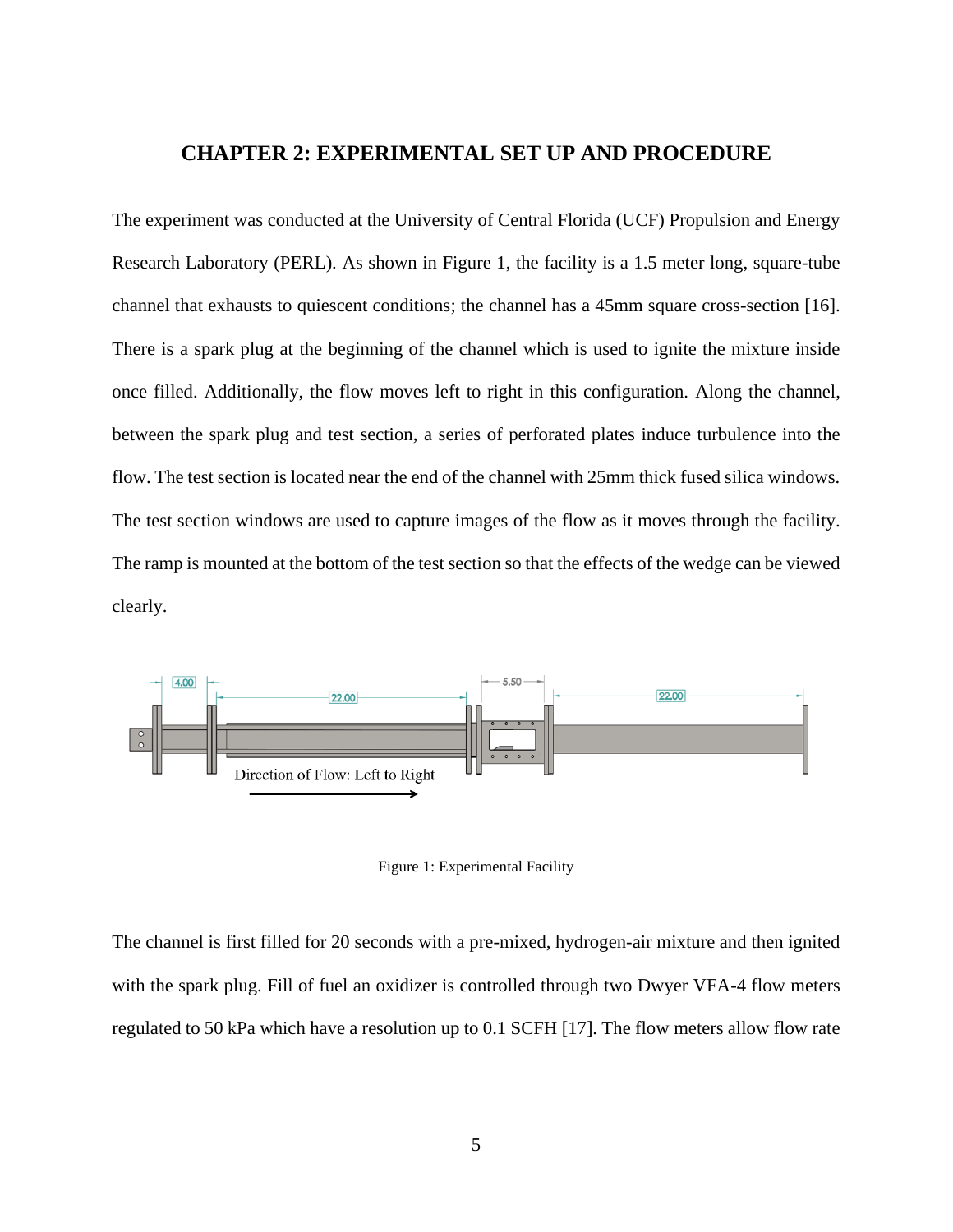to be modified to produce the desired equivalence ratio for each run. There is also a solenoid valve to control the timing of the flow and prevent flashback.

The camera recording and spark plug are synced through a timing box. Throughout the investigation, multiple equivalence ratios were tested to find the most conducive ratio for achieving DDT with each fuel used. Using many different equivalence ratios over different regimes helps to reveal how exactly the wedge affects this process. The equivalence ratios used range from  $\varphi = 0.79 - 1.09$ .

For imaging, both Schlieren and Chemiluminescence techniques were used. Schlieren imaging shows the density gradient of the fluid as it moves through the test section. A classical Z-Schlieren set-up was used, and recording was done with a Photron SA-Z FastCam. The images were taken with the frame rates and pixel resolutions shown in Table 1.

<span id="page-12-0"></span>

| Frame Rate (kHz) | <b>Pixel Resolution</b> |
|------------------|-------------------------|
| $60$ kHz         | 896x352                 |
| 75 kHz           | 768x328                 |
| 84.6 kHz         | 384x144                 |
| 100.8 kHz        | 512x328                 |
| 210 kHz          | 384x160                 |

Table 1: Schlieren Frame Rates and Resolution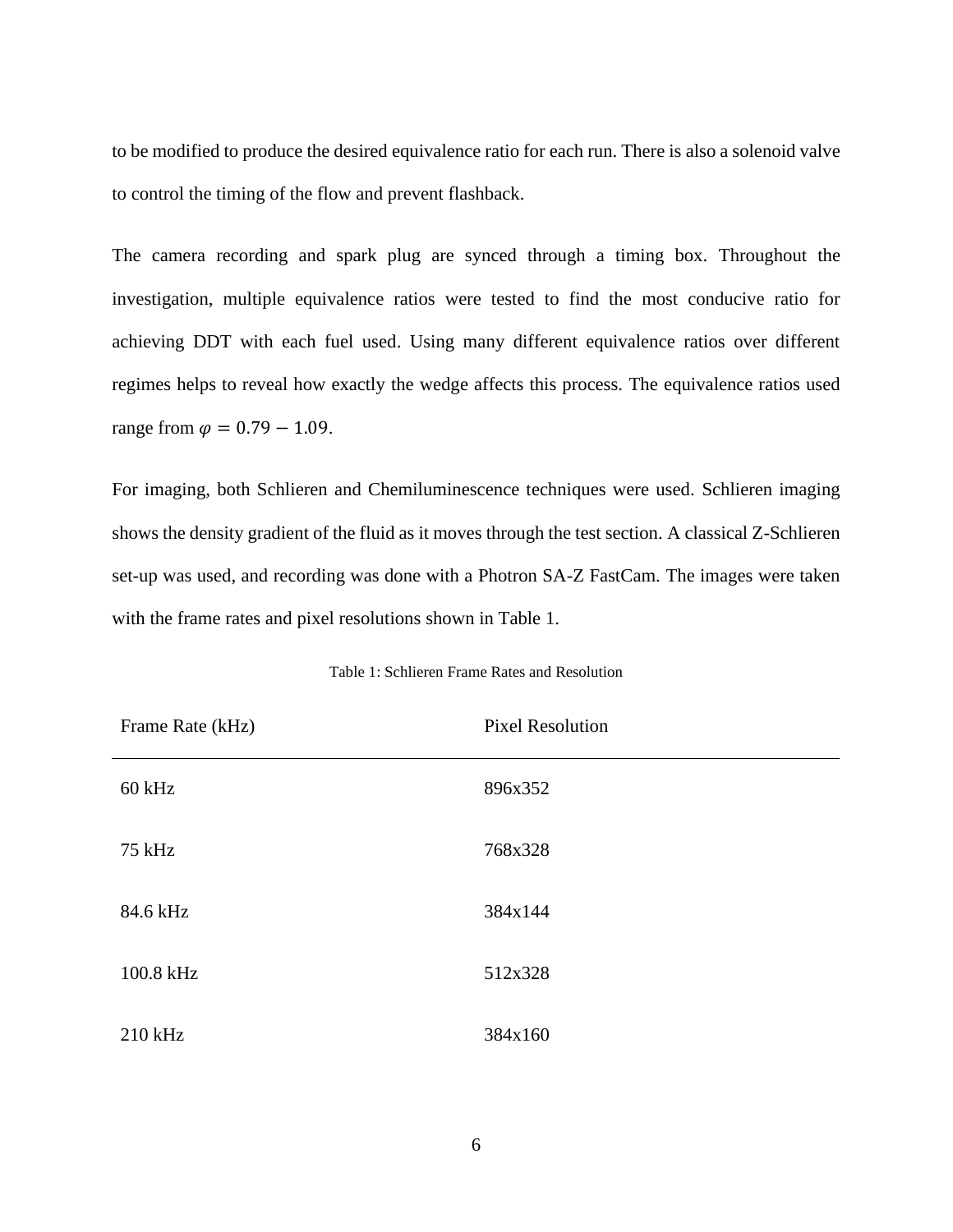Figure 2 shows the imaging set-up for the various testing campaigns. Chemiluminescence was also recorded on a Photron SA-Z FastCam and is used to track burning products. Specifically, it allows tracking of the flame front itself and helps confirm the location of the flame front for velocity measurements. The chemiluminescence images were taken with a frame rate of 90kHz and a pixel resolution of 384x128 pixels. The angle for chemiluminescence is around 7 degrees and has been accounted for.



<span id="page-13-0"></span>Figure 2: Experimental Set-Up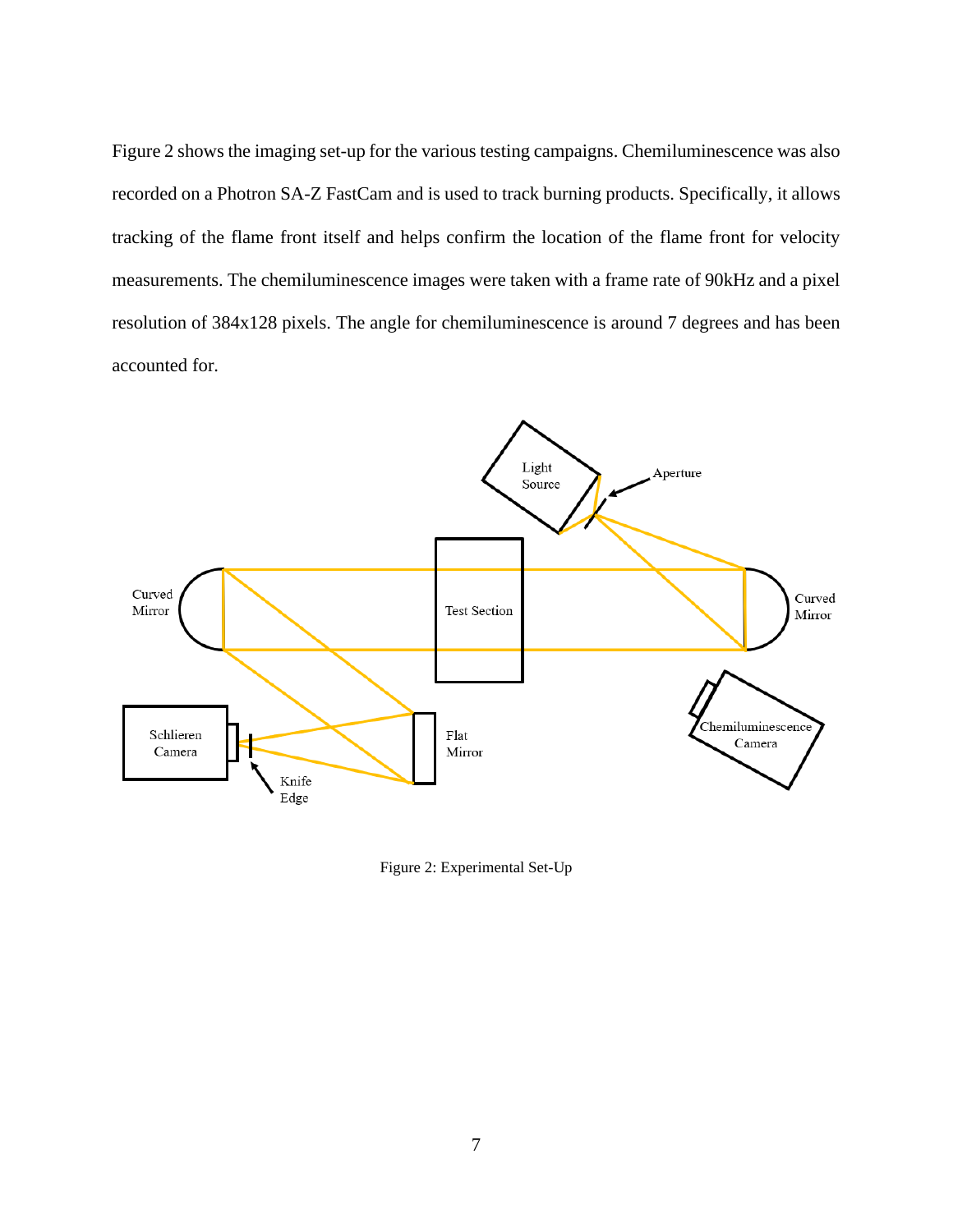## <span id="page-14-0"></span>**CHAPTER 3: RESULTS**

<span id="page-14-1"></span> $0<sub>us</sub>$ Shock  $10 \mu s$ bulent  $20 \text{ }\mu\text{s}$  $30 \mu s$ 

Baseline Cases

Figure 3: Baseline Flame Evolution

<span id="page-14-2"></span>Before discussing the results of adding the wedge into the flow, it is important first to discuss the baseline conditions used for comparison. These test cases were performed with a hydrogen-air mixture with an equivalence ratio of 0.91. Figure 3 shows the flow moving through the test section. Notably, the shock and flame front remain relatively linear. Additionally, the flame front velocity of the baseline case remains relatively constant, with a less than 5% increase. Results from experimentation with the wedge differ in these respects, which is discussed in the following sections.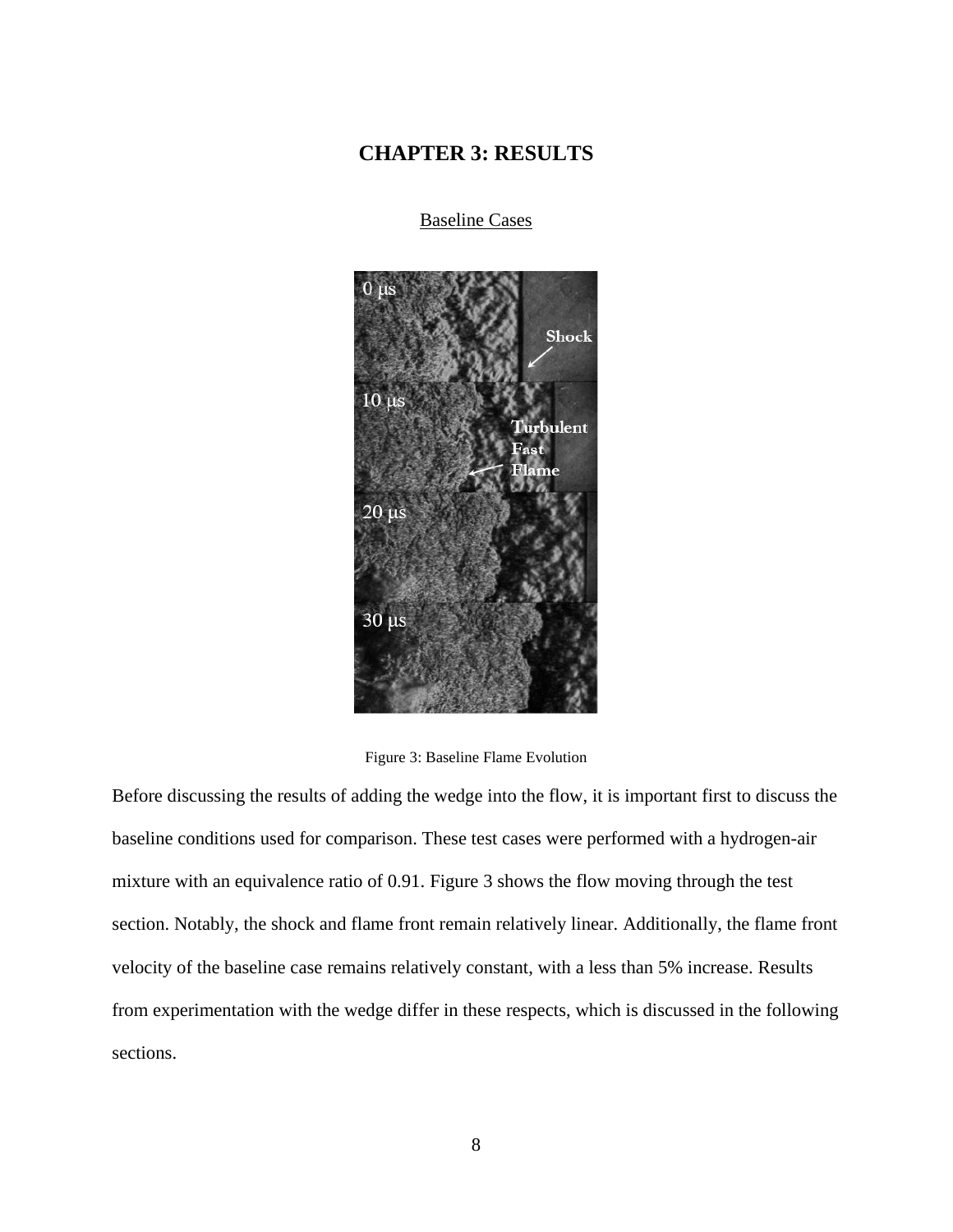#### Global Effects of Wedge

<span id="page-15-0"></span>

Figure 4: Mach Ratio versus Equivalence Ratio with Examples of Each Regime

<span id="page-15-1"></span>The present work strives to characterize the results of adding a wedge into supersonic reacting flow. The general sequence of events across all tests started with the reacting flow entering the test section with a leading shock. The interaction of the leading shock and the wedge formed reflected shocks. These reflected shocks often then interacted with and accelerated the flame front. An exception to this was that in some strongly deflagrated cases, the shock and flame were so distant that the reflected shocks were not strong enough to significantly influence the flame front behavior by the time they collided. Figure 4 shows the plot of Mach ratio versus equivalence ratio. For this calculation, the Mach ratio is defined as the Mach number of the shock following passing over the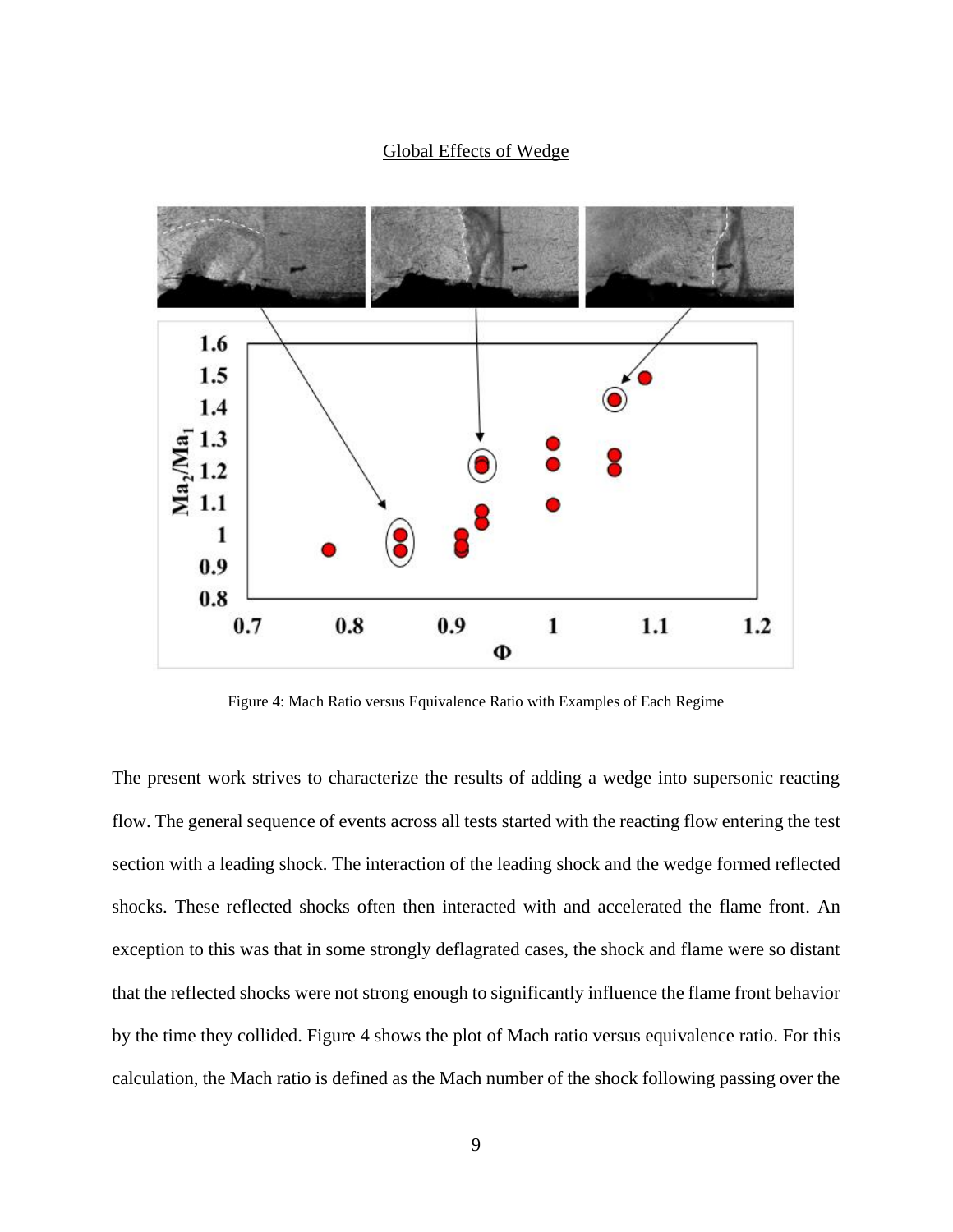wedge over the initial Mach number of the shock. The data was taken at a range of equivalence ratios to show trends at different regimes. Figure 4 shows the various regimes and their corresponding locations on the graph. From left to right, they are strong deflagrations, weak deflagrations, and DDT. The data shows that as the equivalence ratio approaches a stoichiometric mixture, the ratio of Mach ratio versus equivalence ratio increases. Note that highly rich mixtures were not considered in this work but would eventually decay. Across all regimes, the wedge caused significant acceleration of the flame front velocity.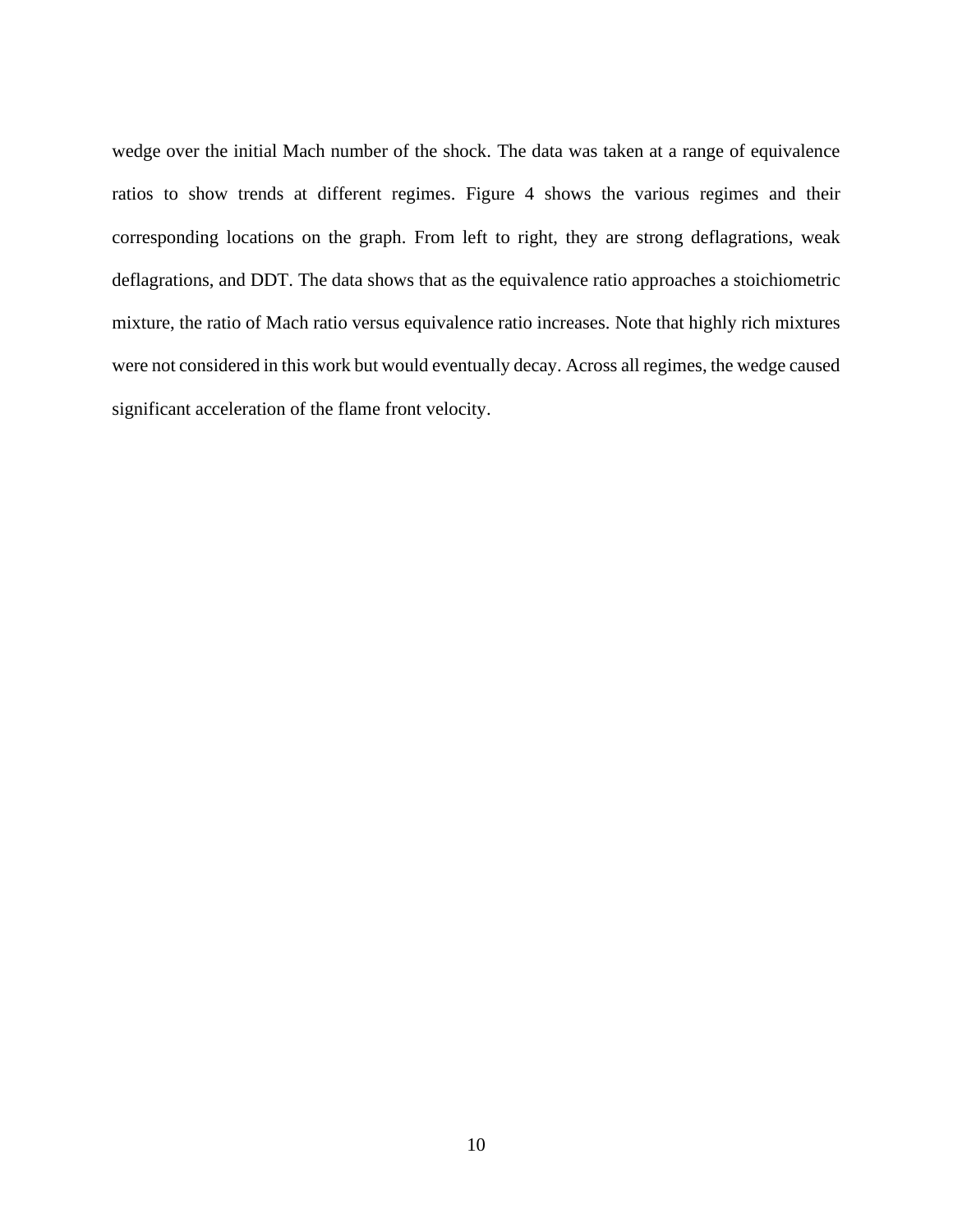#### Reflected Shock Interactions

<span id="page-17-0"></span>

Figure 5: Schlieren Images of Reflected Shock and Flame Interactions

<span id="page-17-1"></span>Throughout multiple equivalence ratios and Mach regimes, the phenomena of reflected shocks forming after flow passes over the wedge persisted. When shock and flame are relatively close, the reflected shocks propagate into and interact with the flame front. Figure 5 demonstrates this flame evolution, highlighting the reflection of the shock off the wedge and its propagation into the flame. The first frame at 0 μs shows the reacting flow entering the test section with a leading shock shortly followed by a flame front. The shock has just passed over the convergent portion of the wedge and created a reflected shock. Here the flame is traveling at a speed of 453 m/s. At 17 μs, the reflected shock interacts with the flame front and accelerates it; the flame speed at this location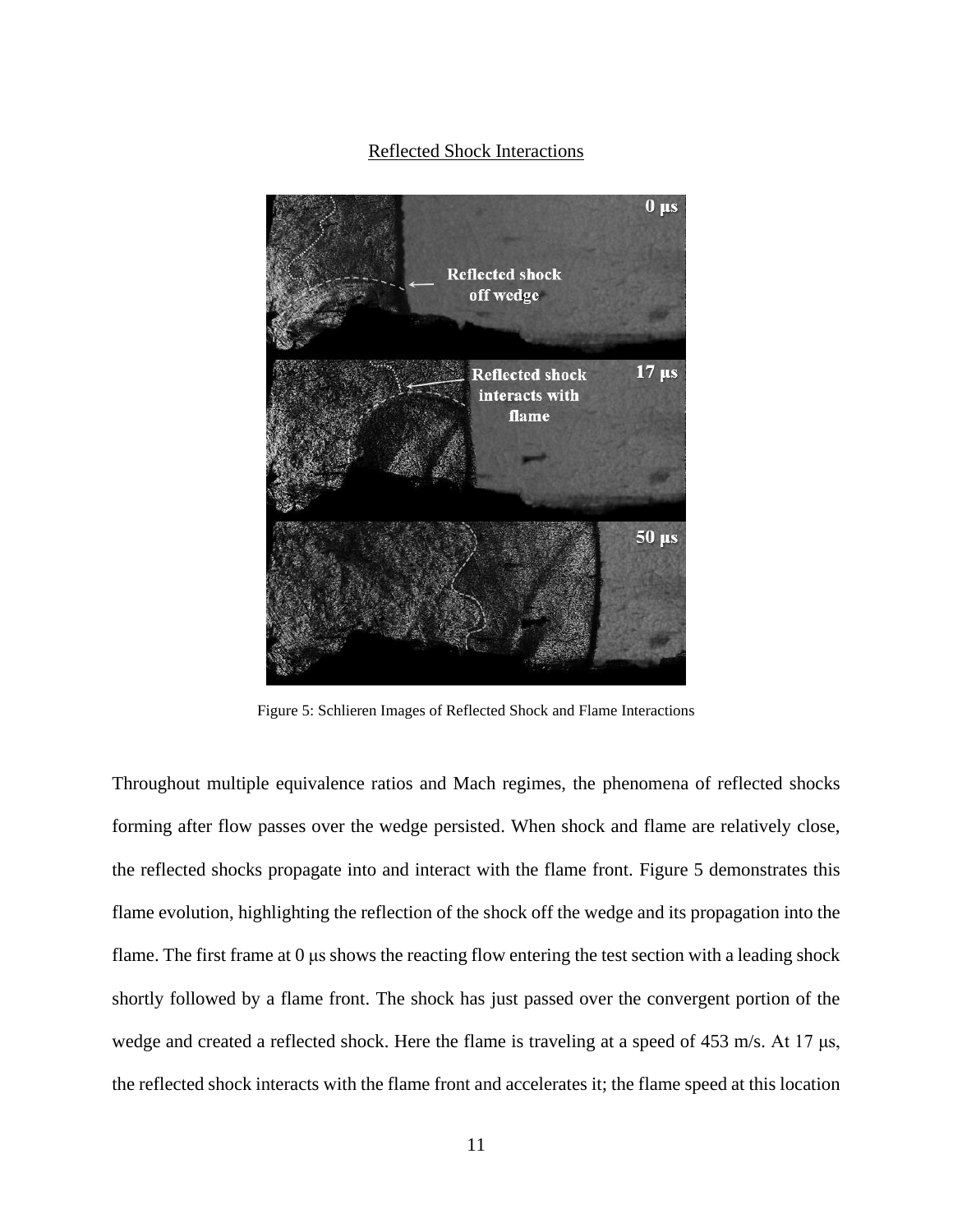is 555 m/s. Further along the test section, at 50 μs, the reflected shock has dissipated into the flame. The flame speed is now 781 m/s. In addition, the leading shock is curved outward here after passing over the wedge. As shown in figure 3, previous baseline cases had a very linear shock and relatively linear flame front. In figure 5, it is evident that the wedge causes flame front expansion and deformation as well.



Figure 6: Flame Front Velocity vs. x/H

<span id="page-18-0"></span>The velocity of the flame helps to show how significantly the wedge affects the flow. Figure 5 shows the flame front velocities of two test cases with an equivalence ratio of 0.91, where one flow includes the wedge in the chamber and the other does not. The velocities are also collected from the same point in the flow along the Y-axis. The flame propagates steadily through the test section in the baseline case, as expected for flames in the fast deflagration regime. With the addition of the wedge, the flame enters the test section with a comparable velocity but then slows when reaching the largest point of the wedge when the reflected shock crosses the flame front,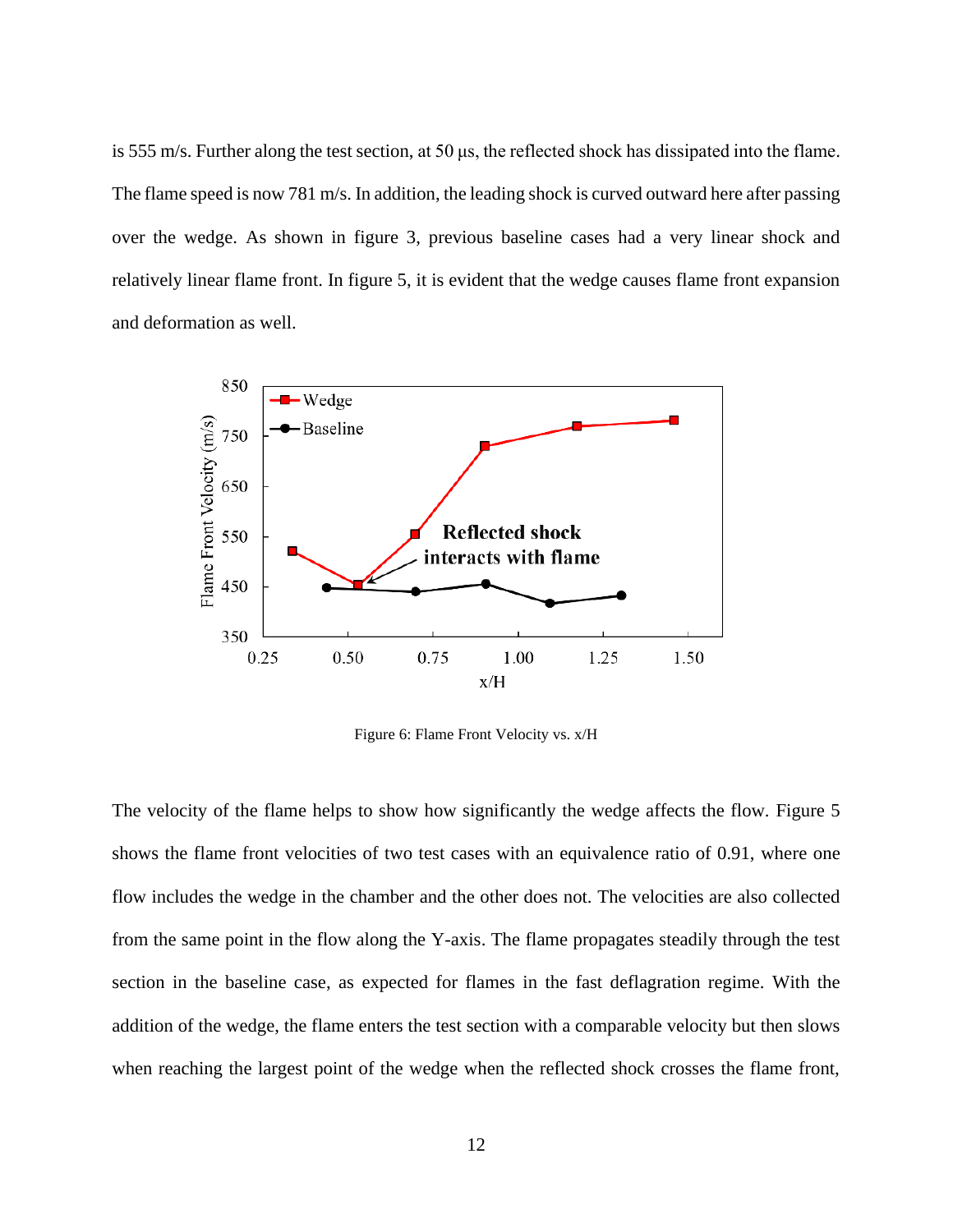temporarily stalling the flame. Then the flame steadily accelerates through the diverging section to a velocity much higher than the baseline.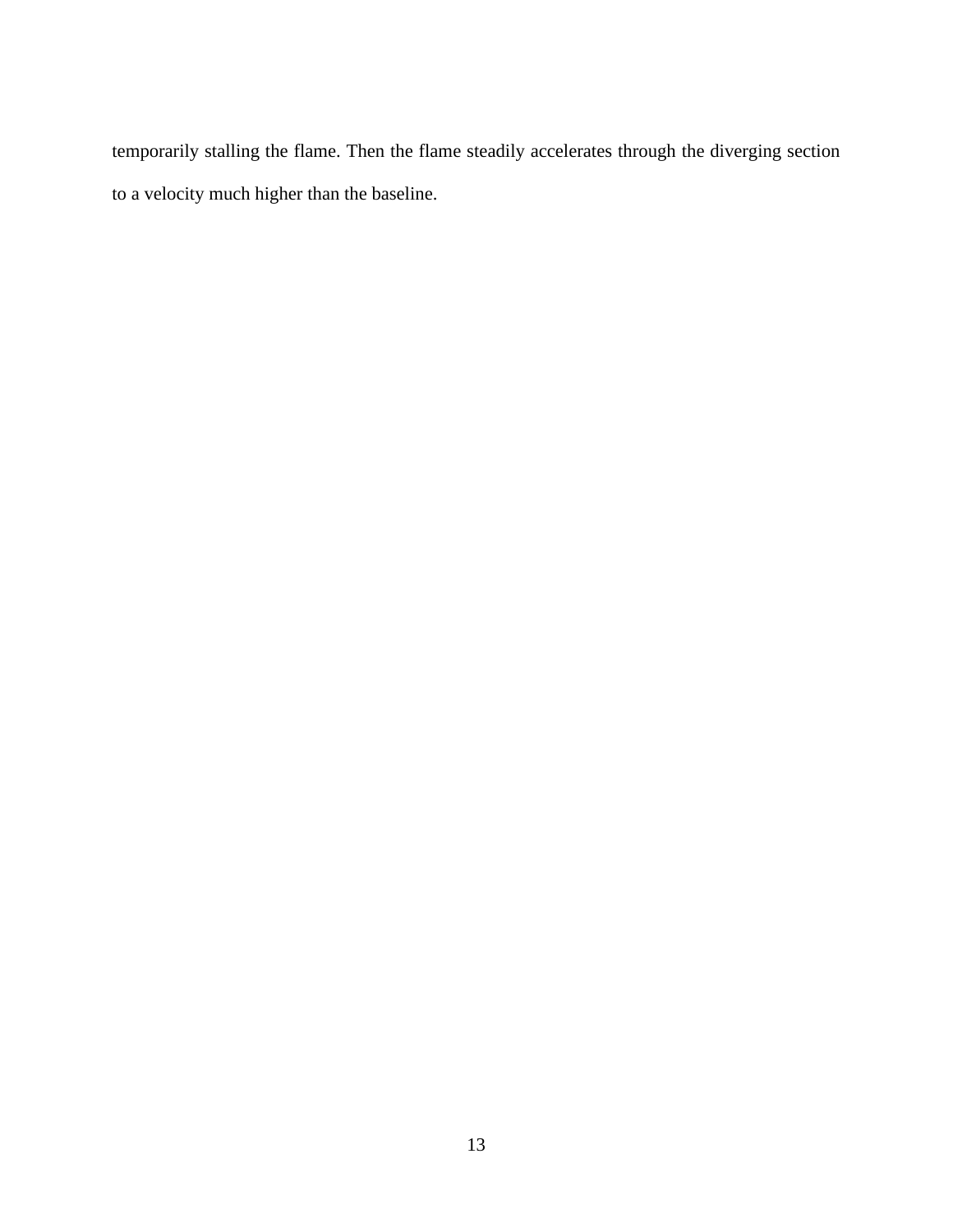#### DDT Phenomenon

<span id="page-20-0"></span>Several cases were run in the deflagration-to-detonation (DDT) regime. In this case, a reflected shock forms off the collision of the shock wave with the wedge. An area of high density in the flow appears at the front of the wedge. There forms a hot spot in the compression region, which leads to DDT. This evolution is shown in Figure 7.



Figure 7: Schlieren Images Overlaid with Chemiluminescence Images of DDT off the Wedge

<span id="page-20-1"></span>In addition, Figure 8 shows the correlation between shock and flame velocity and x/H, to describe the flame's position. From this figure, it is clear there is a significant increase in velocity around 0.5 x/H, located over the wedge. The presence of the wedge in the flow creates an initial convergent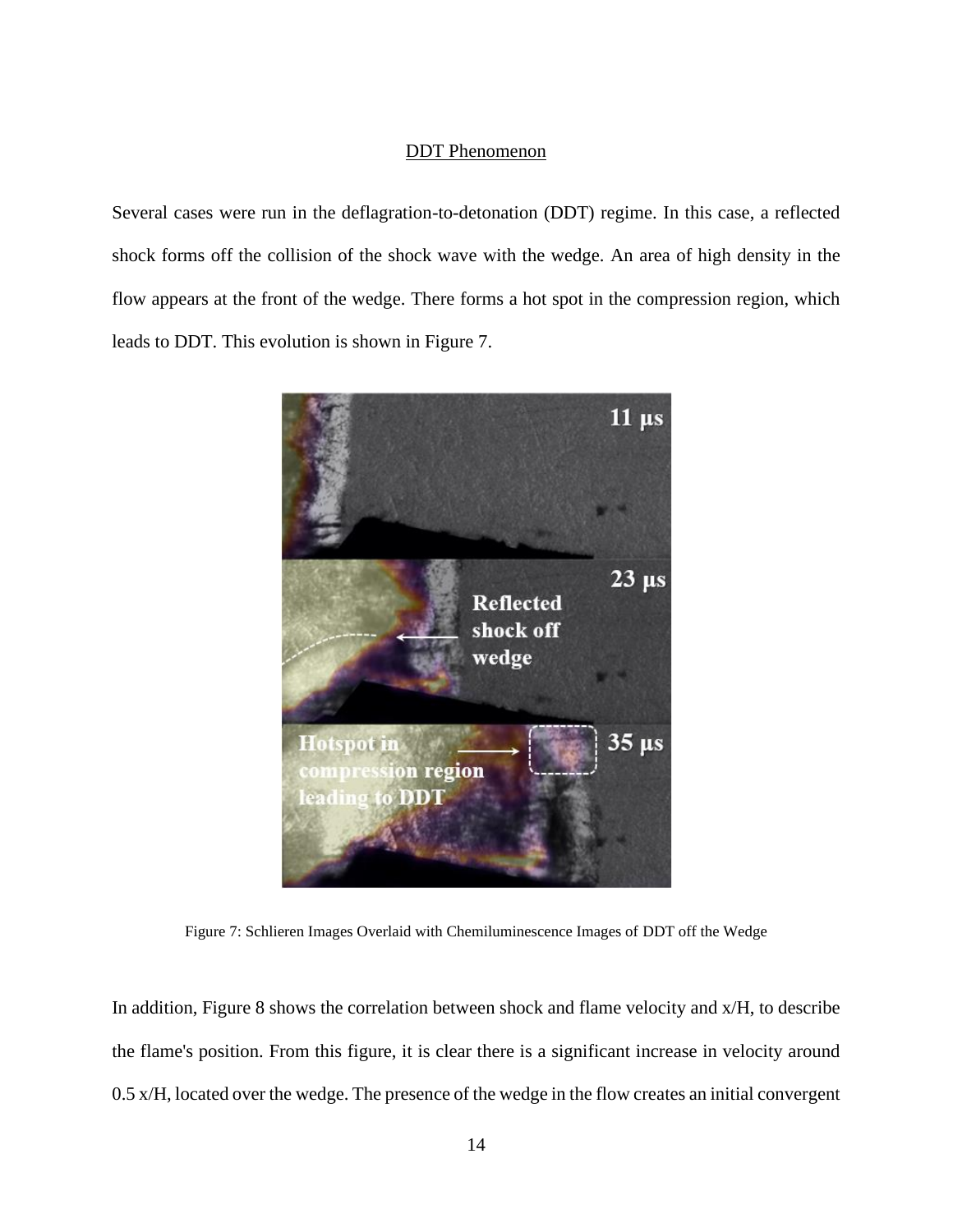section in the flow. Velocity of the flame front as it passes through the test section, as shown in figure 8, illustrates the effect of the convergent section. As the wedge protrudes into the flow, it chokes, and pressure increases. According to Bernoulli's equation and experimental support, an increase in pressure corresponds to a decrease in the velocity of the flow [18]. After the flow passes over the wedge, the flame accelerates significantly. The dashed line also denotes the Chapman-Jouget velocity.



<span id="page-21-0"></span>Figure 8: Velocity Evolution of Shock and Flame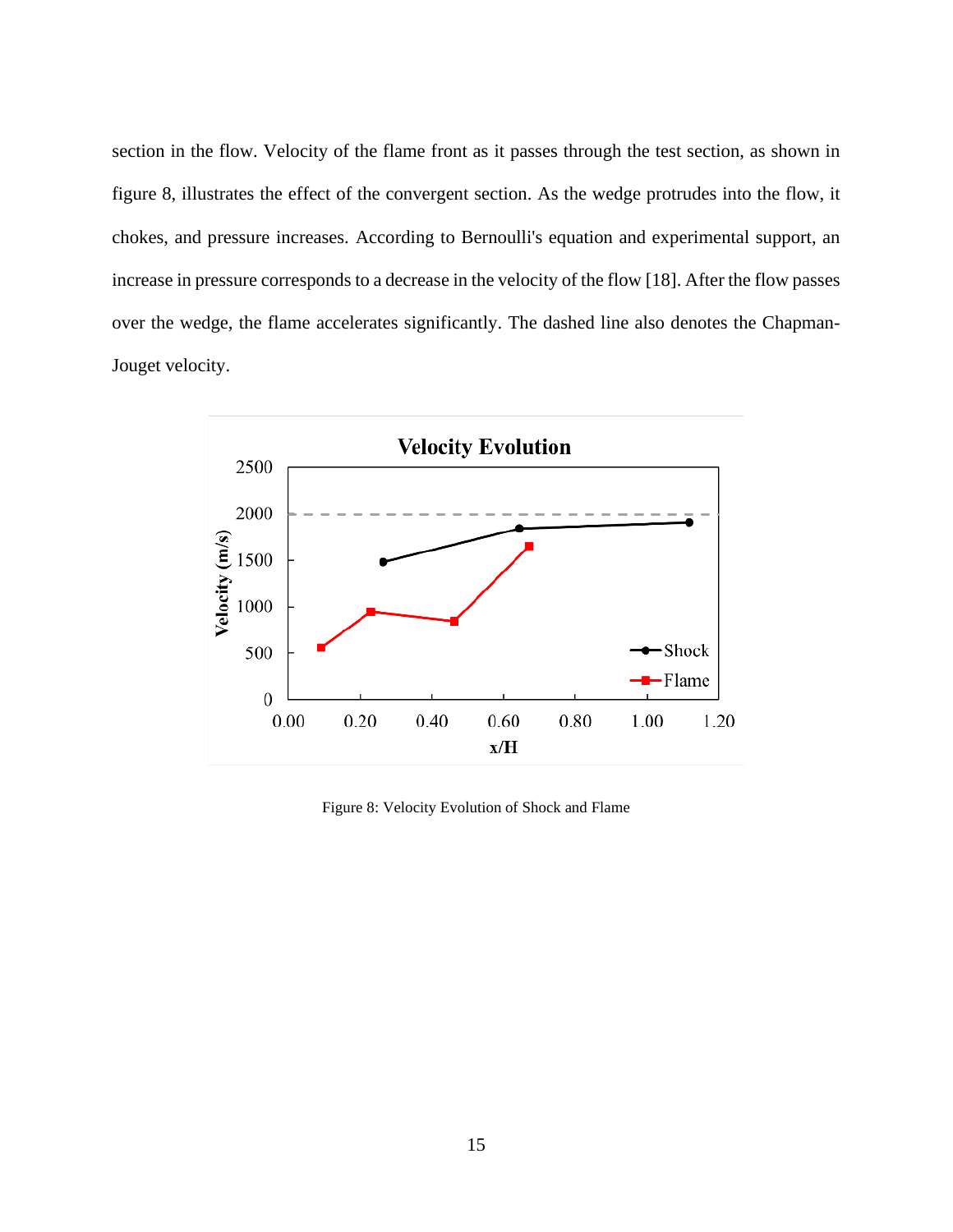#### DDT Initiation

<span id="page-22-0"></span>Because of the DDT case previously discussed, there was a need for further investigation into the repeatability of this case to study the induction of DDT due to the wedge. The figures discussed above showed a clear example of DDT initiating across from the wedge due to the influence of the reflected shock and flame interaction. Additional testing cases showed DDT inciting repeatability in relatively the same location in the test section. These testing cases were all performed at a constant stoichiometric equivalence ratio. Figure 9 highlights detonation formation across from the wedge.

<span id="page-22-1"></span>

Figure 9: DDT Initiation from the Wedge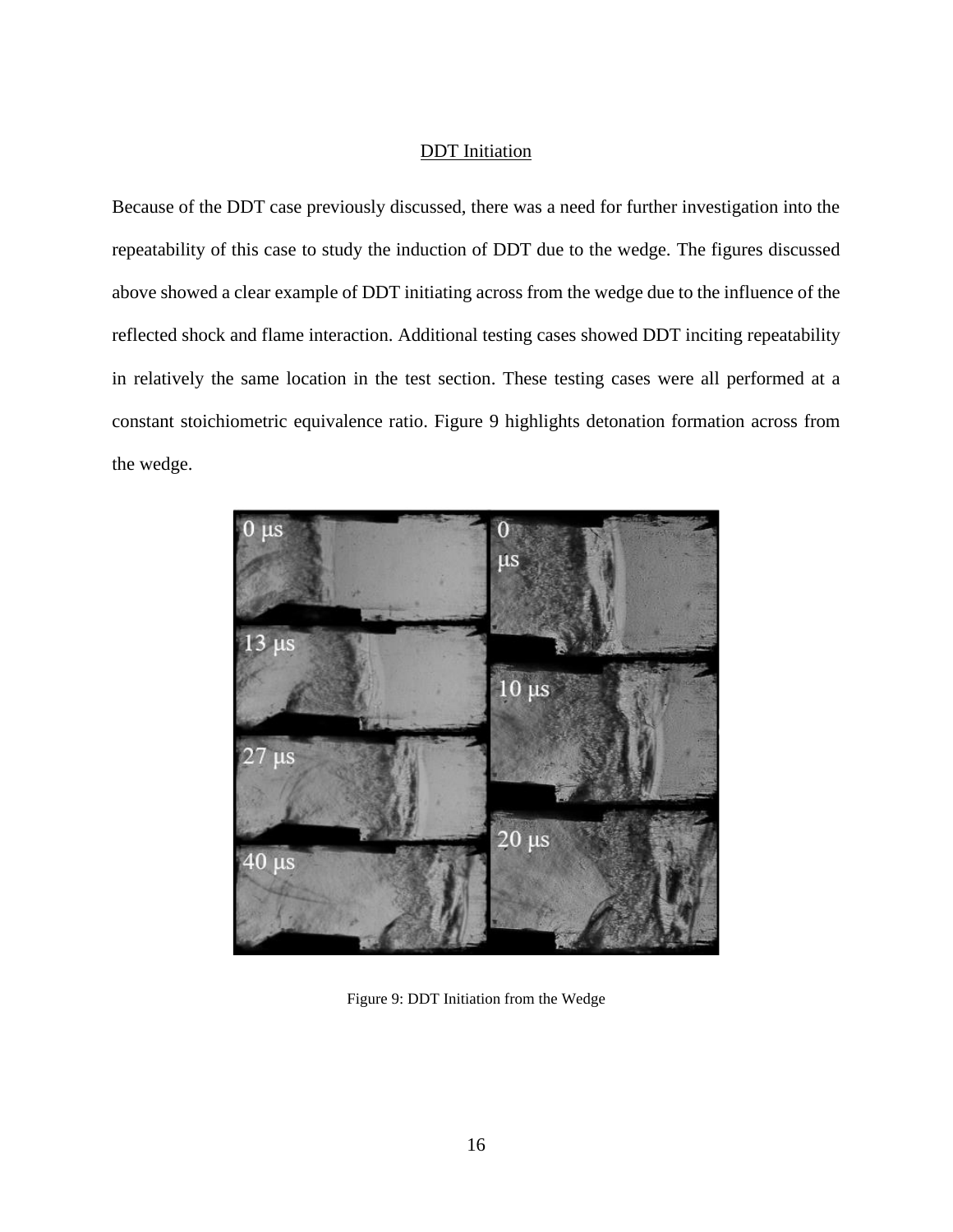

Figure 10: Shock Flame Evolution

<span id="page-23-0"></span>Figure 10 above shows the shock-flame evolution for a DDT case. Initially, the shock and flame enter the test section at relatively similar speeds. The flame is slowed by the convergent section of the wedge but then accelerated. Shortly after, DDT initiates, and the shock and flame couple as a detonation. The dashed line denotes the Chapman-Jouget velocity of 1965m/s on the graph. The flow exits the test section while undergoing DDT, and the shock and flame are very close to one another. The exit shock velocity is 1216 m/s, which is 61.9% of the Chapman-Jouget velocity.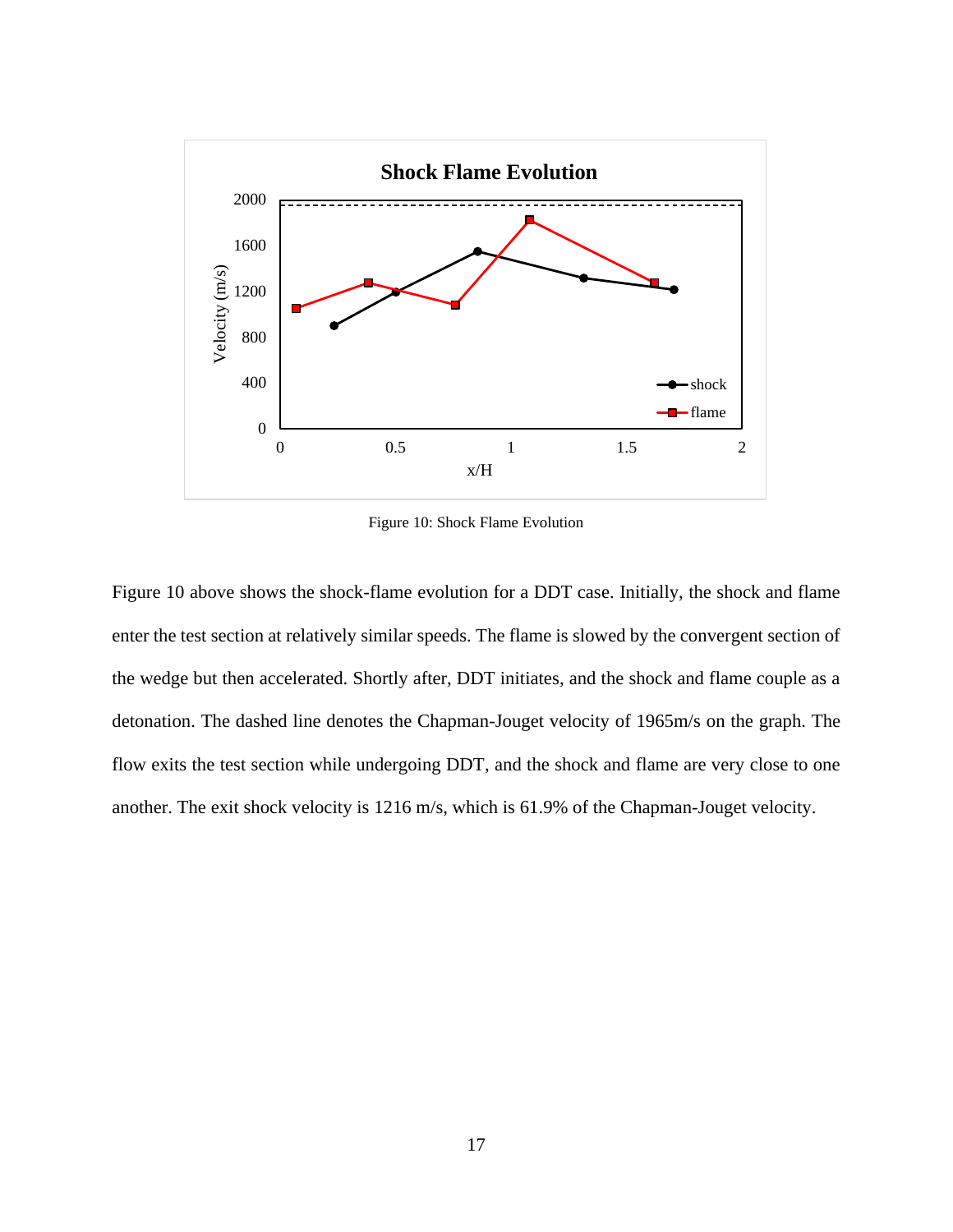## **CHAPTER 4: CONCLUSIONS**

<span id="page-24-0"></span>Some conclusions that can be drawn from this work include confirmation of reflected shock formation when supersonic reactant flow collides with a wedge. These reflected shocks are shown to strengthen flame front acceleration significantly. In addition, increasing the equivalence ratio of the fuel-oxidizer mixture strengthened the shock and emphasized flame acceleration. It is clear that the presence of reflected shocks in the flow, chamber geometry, and equivalence ratio all contribute to flame acceleration.

The wedge incited DDT in relatively the same spot across many test cases. Therefore, there is repeatability in stabilizing DDT happening in the same place. This will allow for further investigation into the structure and processes behind detonation formation via providing an area of focus for enhanced imaging.

Future work seeks to further explore and characterize the relationships between the wedge and flame acceleration, including repeat test campaigns with different fuels. Besides Hydrogen, which was used for these cases, some of these additional fuels may include methane, ethylene, and propane. Using a variety of fuels would help explore further repeatability and how wedge effects may differ with other fuels. Further testing will allow more insight into the DDT process and detonation structure.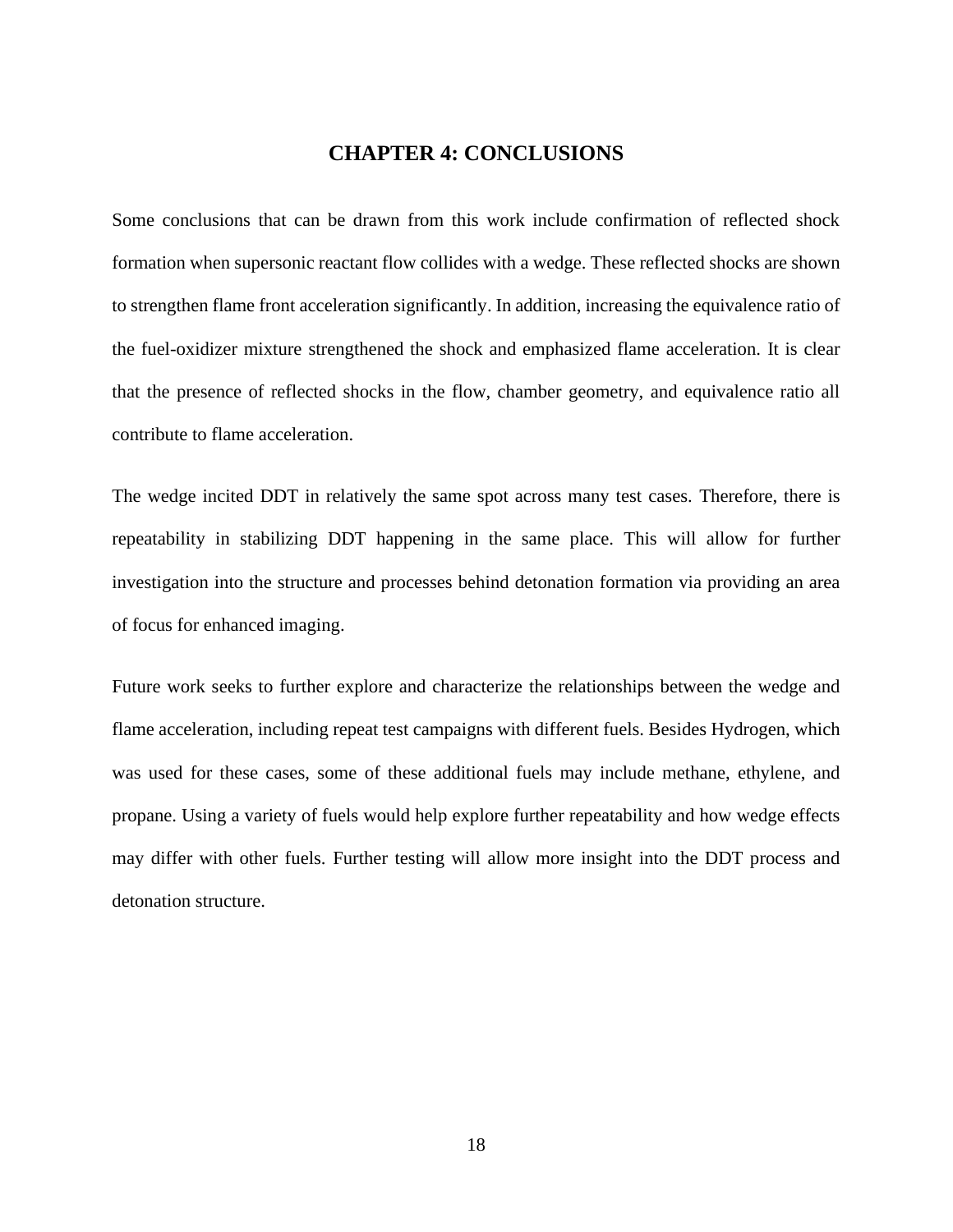#### **REFERENCES**

- <span id="page-25-0"></span>[1] K. Kailasanath, "Review of propulsion applications of detonation waves," *AIAA J.*, vol. 38, no. 9, pp. 1698–1708, 2000, doi: 10.2514/2.1156.
- [2] K. Kailasanath, "Recent developments in the research on pulse detonation engines," *AIAA J.*, vol. 41, no. 2, pp. 145–159, 2003, doi: 10.2514/2.1933.
- [3] B. A. Rankin *et al.*, "Overview of performance, application, and analysis of rotating detonation engine technologies," *J. Propuls. Power*, vol. 33, no. 1, pp. 131–143, 2017, doi: 10.2514/1.B36303.
- [4] E. S. Oran, G. Chamberlain, and A. Pekalski, "Mechanisms and occurrence of detonations in vapor cloud explosions," *Prog. Energy Combust. Sci.*, vol. 77, 2020, doi: 10.1016/j.pecs.2019.100804.
- [5] A. Y. Poludnenko, J. Chambers, K. Ahmed, V. N. Gamezo, and B. D. Taylor, "A unified mechanism for unconfined deflagration-to-detonation transition in terrestrial chemical systems and type Ia supernovae," *Science (80-. ).*, vol. 366, no. 6465, Nov. 2019, doi: 10.1126/science.aau7365.
- [6] J. H. S. Lee, *The detonation phenomenon*. Cambridge University Press, 2008.
- [7] E. S. Oran and V. N. Gamezo, "Origins of the deflagration-to-detonation transition in gasphase combustion," *Combust. Flame*, vol. 148, no. 1–2, pp. 4–47, Jan. 2007, doi: 10.1016/j.combustflame.2006.07.010.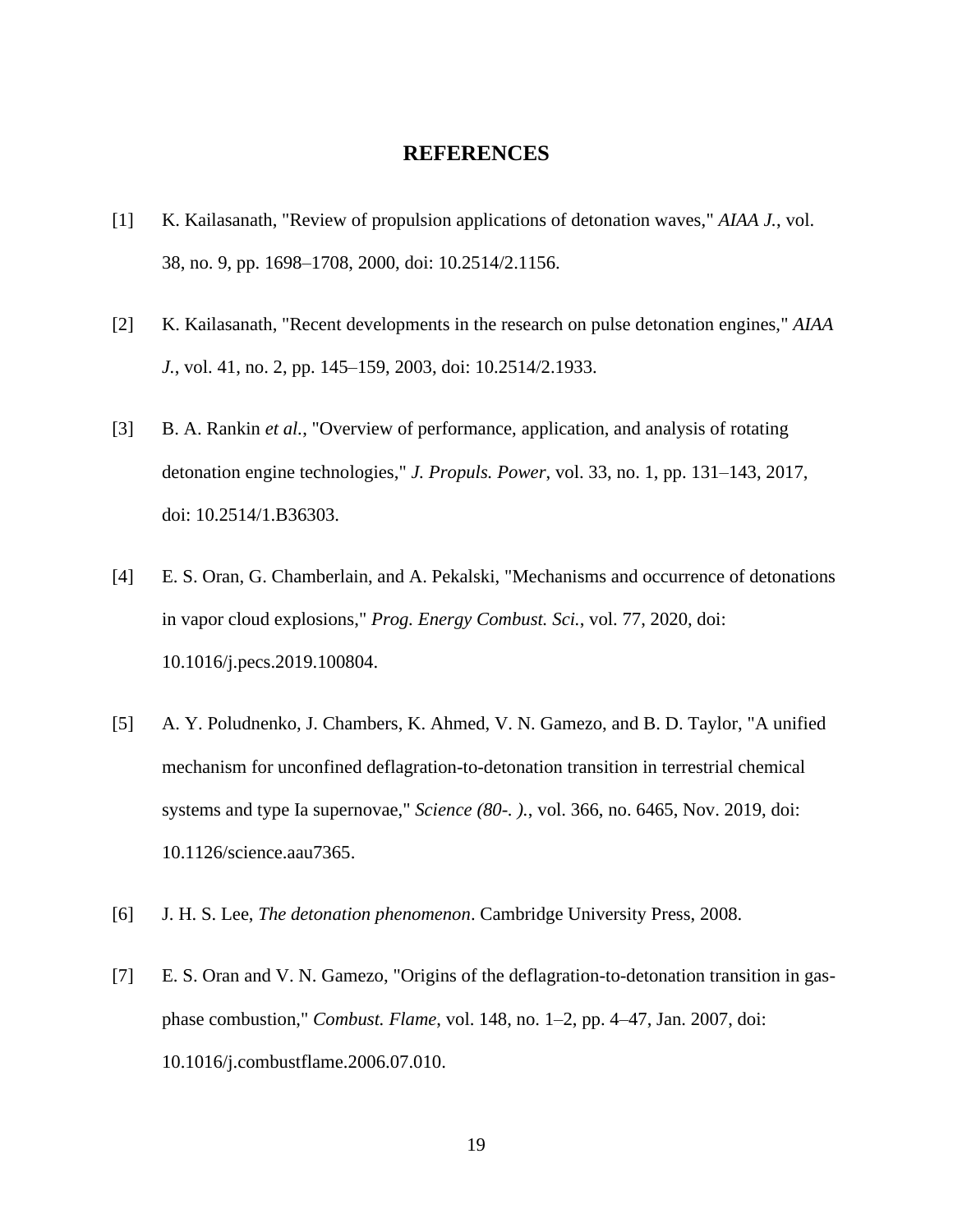- [8] X. Xi, C. Tian, and K. Wang, "Effects of hydrogen addition on oblique detonations in methane–air mixtures," *Int. J. Hydrogen Energy*, no. xxxx, 2022, doi: 10.1016/j.ijhydene.2021.12.195.
- [9] Y. Liu, Y. S. Liu, D. Wu, and J. P. Wang, "Structure of an oblique detonation wave induced by a wedge," *Shock Waves*, vol. 26, no. 2, pp. 161–168, 2016, doi: 10.1007/s00193-015-0600-5.
- [10] J. Li, J. Pan, C. Jiang, Y. Zhu, Y. Zhang, and A. Oluwaleke OJO, "Numerical investigation on cellular detonation reflection over wedges with rounded corner," *Acta Astronaut.*, vol. 181, no. February, pp. 503–515, 2021, doi: 10.1016/j.actaastro.2021.01.053.
- [11] D. Zhang and C. M. Guo, "Experimental study and numerical simulation of cellular structures and Mach reflection of gaseous detonation waves," *Shock Waves*, pp. 353–358, 2005, doi: 10.1007/978-3-540-27009-6\_51.
- [12] D. A. Rosato, M. Thornton, J. Sosa, C. Bachman, G. B. Goodwin, and K. A. Ahmed, "Stabilized detonation for hypersonic propulsion," vol. 118, no. 20, 2021, doi: 10.1073/pnas.2102244118/-/DCSupplemental.y.
- [13] A. Teodorczyk, J. H. S. Lee, and R. Knystautas, "The structure of fast turbulent flames in very rough, obstacle-filled channels," *Symp. Combust.*, vol. 23, no. 1, pp. 735–741, 1991, doi: 10.1016/S0082-0784(06)80324-3.
- [14] Y. Nagura, J. Kasahara, and A. Matsuo, "Multi-frame visualization for detonation wave